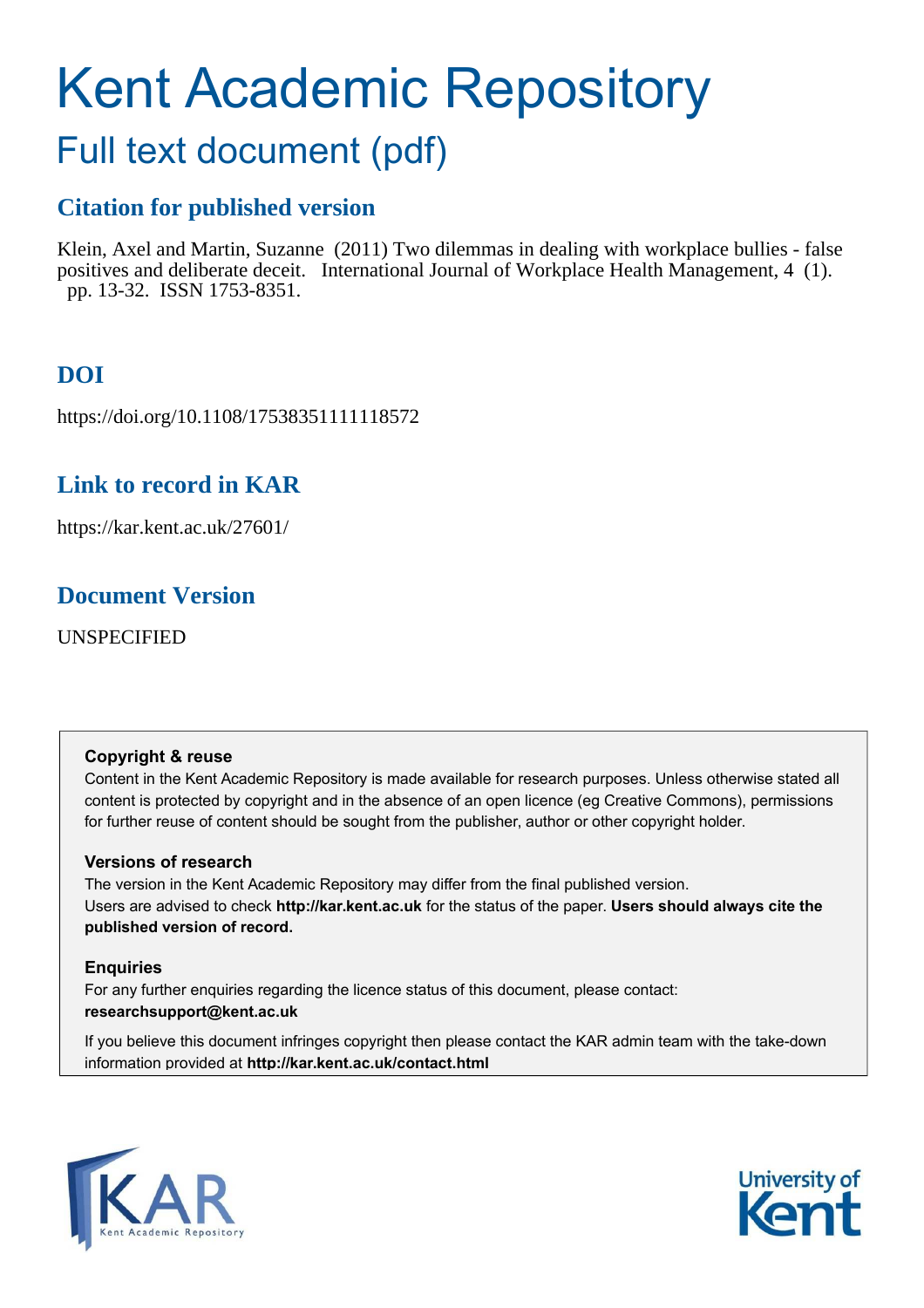Two dilemmas in dealing with work place bullies – false positives and deliberate deceit

Axel Klein and Suzanne Martin

University of Kent

Dr. Axel Klein, Lecturer in the Study of Addictive Behaviour, Centre for Health Service Studies,

University of Kent, Canterbury, Kent CT27PD, UK,

Tel:  $+44(0)1227827466$  begin of the skype highlighting  $+44(0)1227827466$ end of the skype highlighting - A.klein@kent.ac.uk

Dr. Suzanne Martin, Lecturer in Psychological Therapies, Centre for Professional Practice,

University of Kent, Canterbury, Kent CT27PD, UK,

```
Tel: +44(0)1227824080 begin of the skype highlighting
                                                +44(0)1227824080end of the skype highlighting - S.P. Martin@kent.ac.uk
```
Abstract

Purpose

The paper aims to highlight how workplace bullies manipulate services by presenting themselves as victims. In the absence of robust screening and assessment tools to distinguish between bully and victim, personnel staff are at risk of being coerced into perpetuating the abuse of victims. The paper argues for an in-depth investigation of the psychological motivations of perpetrators to inform the development of a specialized assessment tool.

Design/methodology/approach

The paper contains two short case studies drawn from staff attending a workshop on responding to domestic violence in the workplace. Similarities between the coercive behaviour patterns of the domestic violence perpetrator and the workplace bully were striking. The approach taken to discussing the case studies closely follows the approach used in the assessment of domestic violence perpetrators where controlling behaviours and coercive control are captured.

Findings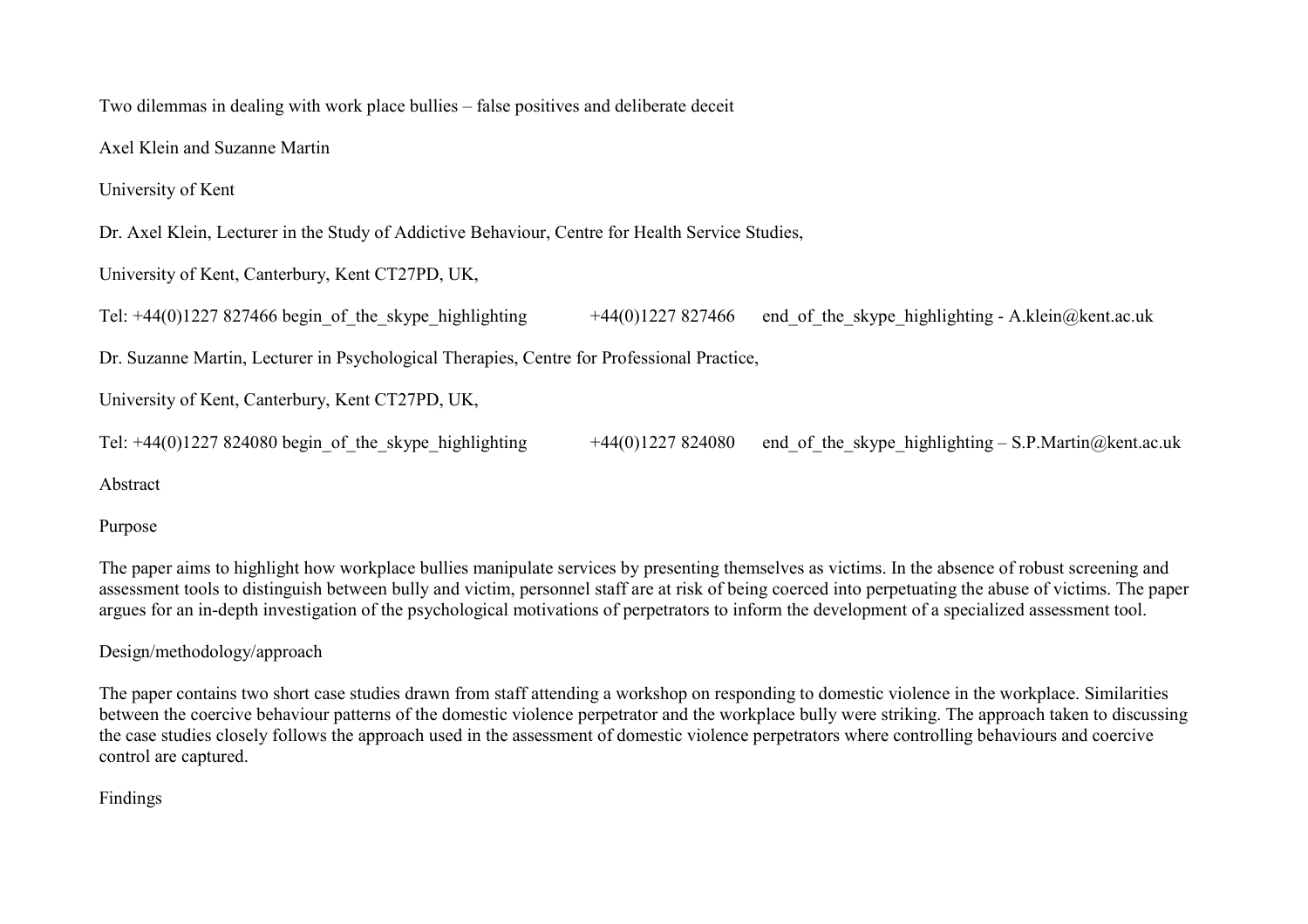The case studies used in this paper illustrate the dangers of taking a neutral stance in situations where bullying is ongoing. A lack of clarity about who is doing what to who allows the bully to use any intervention to further abuse. The important issues of victim safety and abuser accountability are absent from the processes employed by personnel staff in the management of these two cases.

#### Research limitations/implications

There are limitations in the process and the scale of the project, but the case studies are indicative of wider issues, and point towards the central dilemma faced by personnel departments generally.

#### Practical implications

The domestic violence field offers many insights into the motivations for abusiveness. This paper draws on those insights and shows how they can be used to think more systematically about accusations of bullying in the workplace. The paper argues for increased caution around accepting the self reports of bullies who may be presenting as victims.

#### Originality/value

This paper focuses attention on the ways in which bullying individuals attempt to coerce services into perpetuating their abusiveness.

#### Introduction

The practice of bullying, once associated with schools and playgrounds, is increasingly found in workplaces in both the private and public sector (Adams and Crawford 1992; Randall, 1997; Rayner et al 2002) Structural changes in the working environment over recent decades have contributed to the increase in complaints and rising awareness as to the complexity of the issue (Pearson et al. 2000; Salin, 2003). Bullying corrodes the smooth function of workplace efficiency and poses a considerable drag on productivity (Giga et al. 2008; Hoel et al. 2001) While personnel departments are coming to recognize the significance of this problem, they are only poorly equipped for managing cases in a manner causing least disruption to the operational functioning of the workplace and the lives of the parties involved (Ferris, 2004; Namie and Namie 2000).

To a large extent the paucity of preventative or curative method stems from a poor understanding of the social and interpersonal dynamics at play. The bulk of research on the issue has generated data on policies and structural measures for combating bullying, often conceived as the outcome of regulatory failure. The very profusion of such formal instruments tacitly acknowledges the scale of the problem. Several scholars have sought to identify and summarise the conditions conducive to bullying, such as weak leadership, uncertainty, or organizational change (Cowie et al, 2002; Einarsen, 1999; Harvey et.al., 2009; Rayner et.al., 1999). Yet, too often these findings are so general as to apply to a range of organizational malaise, leaving few pointers for personnel or management.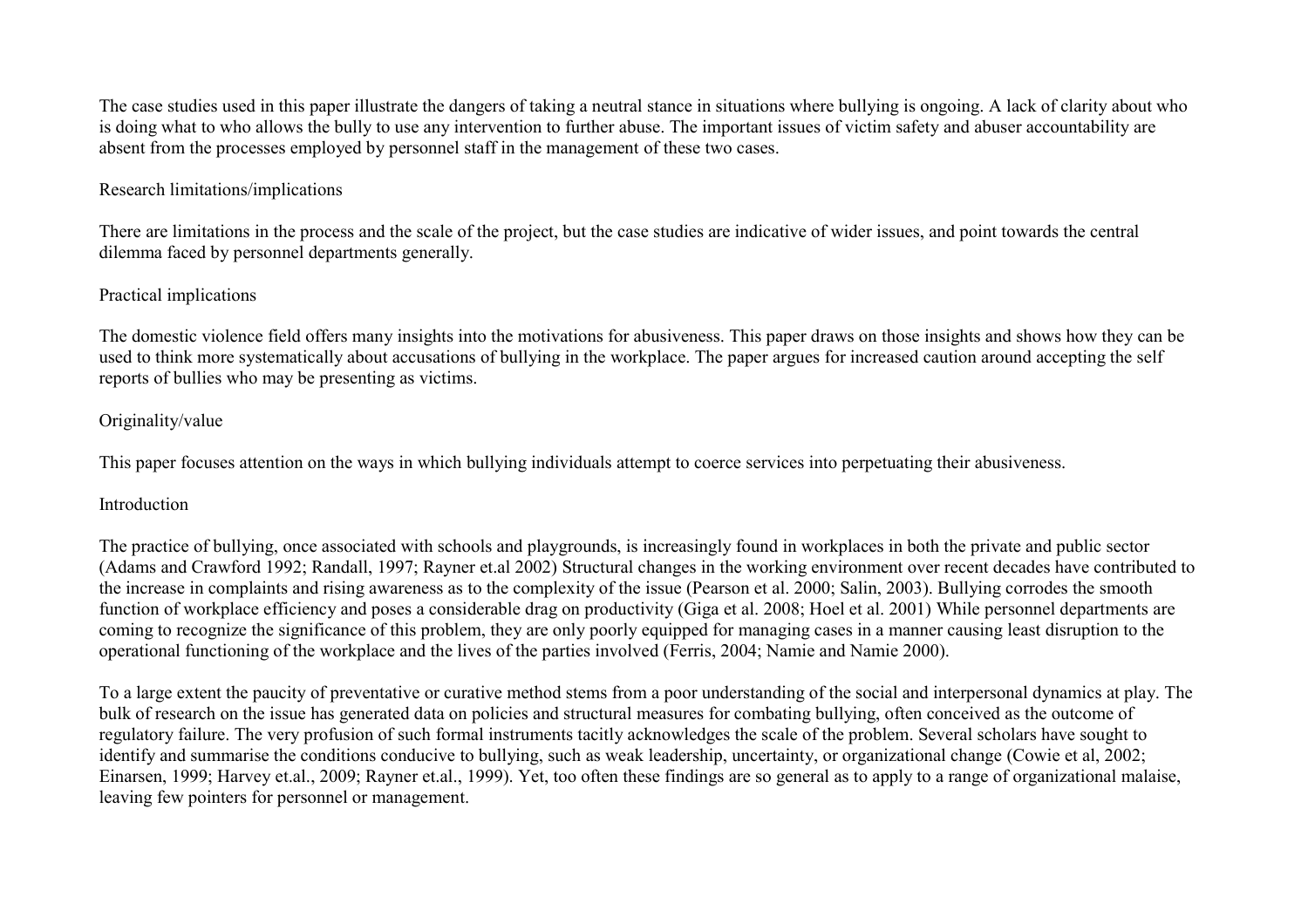What is missing, then, are detailed accounts of how bullying behaviour emerges within the social dynamics of a workplace, by what mechanisms colleagues become collusive in the maladaptive behaviour of individuals, and how the hierarchical structures within the organization, with their distribution of power and allocation of rights and roles, facilitate the transgressive behaviour of the bully, rather than to protect the rights of victims. The emphasis on context has generated information confirming the incidence of bullying, usually via the administration of surveys (Aquino et.al., 1999; Baron et al 1999; Biorkvist et al, 1994; Einarsen and Raknes, 1997; Lewis, 1999), at the expense of data on the dyadic relationship between perpetrator and victim. Consequently, some key issues are poorly understood, particularly how bullies transpose to the workplace a behavioural pattern that they apply across different life situations. When left unchallenged the normality of abusive relations becomes affirmed and normative. There is no data and no theoretical models to help us trace the trajectory of bullying behaviour by retracing life/work experiences of perpetrators. Studies from different settings suggest that where personal histories of individuals with a tendency towards bullying behavior intersect with structures of status inequality and poor levels of accountability and supervision, abusive behaviour occurs (Edelson and Tolman 1992). How individuals involved legitimate their own behaviour and how their rationalizations go to transform the wider ethos of the

working environment are only poorly understood.

For personnel departments and upper level management to develop more effective preemptive measures, on the one hand, and to find methods for resolving disputes that are

more satisfactory to all parties concerned, a more detailed understanding of the experiences, processes, contexts and collusion is required. The validity of the structural situational, personal and biological determinants that have been identified (Harvey et.al., 2009; Neuman and Baron, 1998; Rayner et.al. 1999) has to be validated by empirical case studies. Difficult though the recruitment of informants may be, the only way to generate data is through detailed, qualitative accounts based on the personal experience of parties involved on different sides of bullying incidents.

Bullying in the workplace - the emergence of a problem

Part of the delineation of the workplace as a topos of specialized research eventuating in a proliferation of dedicated journals in the overlap of sociology, management studies and law, has been the study of inequality and unlawful exploitation. During the 1970s and 80s researchers, motivated by reformist agendas, focused on structural discrimination on the grounds of race and gender, and were contributing to the passing of progressive legislation that by the 1990s had outlawed discriminatory practices in most developed countries (Blumrosen, 1987; Burstein and Manghen, 1986; Jones, 1987). Since then the research focus in Europe – in the US there is a pre-occupation with workplace violence - has shifted on less overt forms of aggression, accompanied by a more nuanced understanding of inequality (Green, 2003).

Identities of victim and perpetrator have shifted from the sectarian determination of previous decades into the hazy confusion of the contemporary workplace. The prevailing concern today is with bullying, a generic term denoting a range of abusive practices. Much of the discussion centres on the question of definition (Cowie et. al. 2002; Harvey et.al. 2009; Rayner et.al. 1999; Saunders et.al., 2007) as the conceptual tools for defining the phenomenon remain fluid. Whereas the Latin derived nomenclature of earlier discriminations lent itself to intelligible translations (racisme/sexisme;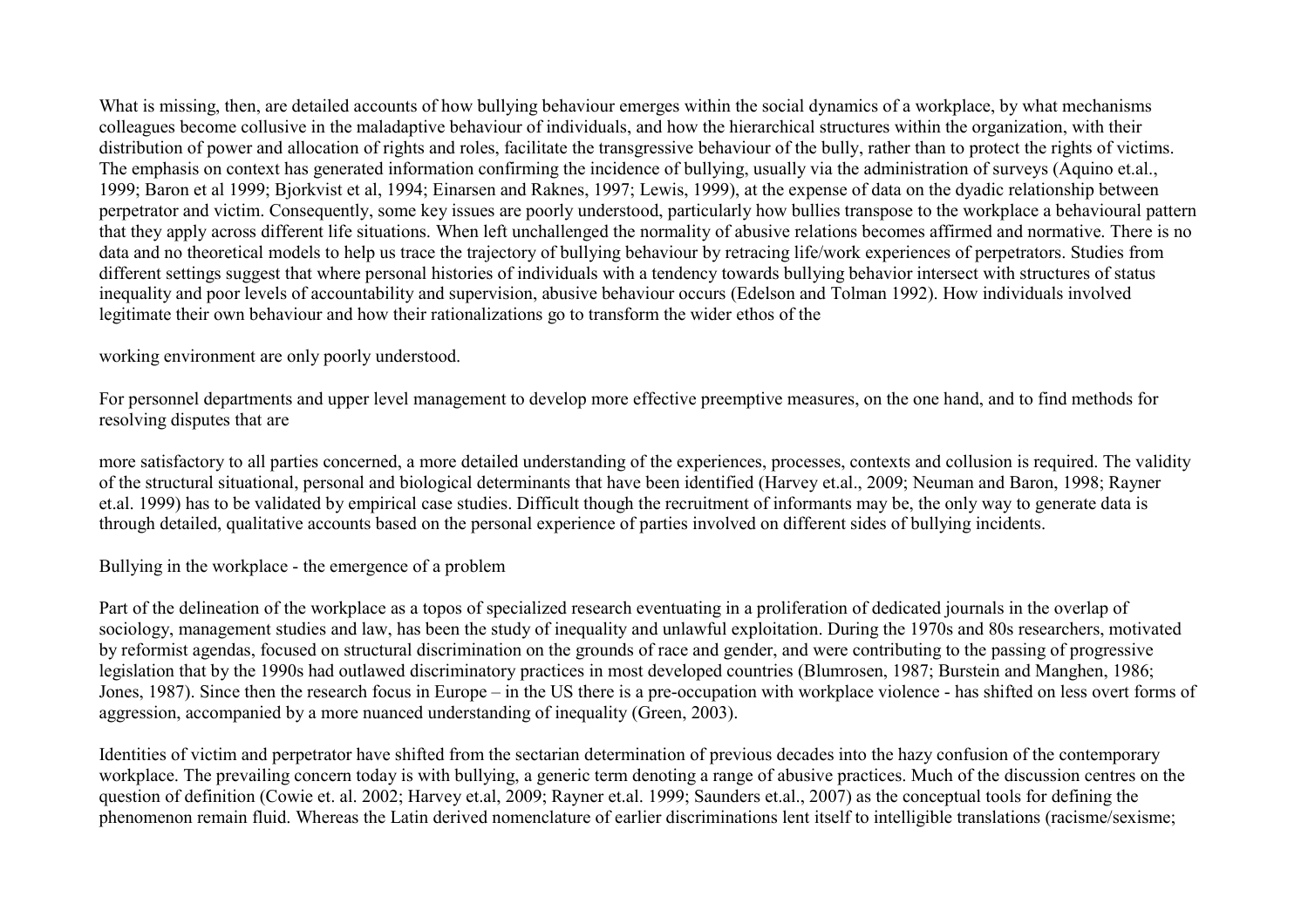Rassismus/Sexismus) the study of the bully, a term of Germanic origin, has opened a new classificatory chasm, as well as an etymological quandary (Crawford, 1999). The differences between bullying and mobbing, the operant terms in French and German, are not idiosyncrasy of translation but pointers towards divergent conceptualisations of the issue: an interpersonal conflict in one, and psychological and physical aggression involving a group in the other (Leyman,  $1993$ ;  $1996$ : Zapf  $1999$ ).

Differences of intellectual tradition signal a greater complex of problem and opportunity. Whereas the theoretical elaboration of, and subsequent corrective action against, identified instances of sexist or racist discrimination grow out of an overarching moral framework with roots in foundational values like equality, the bully has shot out of far less fecund ideological soil. Protective measures, such as trade union guidelines or pieces of legislation constructed from folksy notions of fairness, liberal notions of individual rights, and residual ideas of a Christian communitas, are tepid defensive statements iterating the right to be free from intrusion and abuse (Amicus-MSF Trade Union, 1994. Andrea Adams Trust Fund, 1997). But vaguely couched guidelines even when supported by legislation, still fail to clearly identify what is at issue (Dignity at Work Bill 2001).

If the definition remains unsatisfactory there is at least general agreement that work place bullying needs to be addressed. For employers, and governments, the problem is not to secure the well being of the workforce but to avert productivity loss. Productivity suffers from the diversion of energy from cooperation to conflict, active sabotage and pilfering, absenteeism, sick leave, under performance, and through the loss of staff and the need for new recruitment (Greenberg and Scott, 1996; McCarthy et.al. 1995; Rayner and Cooper, 1997). Much of this is impossible to quantify, but in one attempt to express the magnitude of the phenomenon, bullying related stress has been estimated to cost UK employers between £370–740 million pounds per annum (Beswick et.al, 2006). As the economy becomes increasingly 'knowledge based' unresolved interpersonal conflict as a contributor to mental illness is seen as a serious impediment to economic growth. "The more crucial mental health becomes for the company, the higher the risk of this resource becoming rare...a company's performance depends more than ever on skills linked to healthy psychological function."(Move Europe, 2009a). Such unanimity stands in clear contrast to the sustained resistance by employers, often supported by conservative politicians and sections of the trade union movement, to the promotion of equal rights for women and foreign nationals or immigrant workers in previous decades. But it does not help with the sharpening of definitions. One pan-European initiative is typical in admonishing employees to zero tolerance, without providing a definition to distinguish bullying from other forms of aggressive behaviour. Bullying can be overt, such as physical or verbal aggression or intimidation. It can also be subtle, such as making fun of people, excluding people from opportunities or promotion unreasonably, or undermining them. "Anyone can be bullied and it can be a difficult issue to establish." (Move Europe, 2009b). Hence the temptation to revert to previous models of vulnerability due to gender, low income or poverty, sexuality, race, ethnicity, age. We feel that this particular use of bully as a gloss for identified structural discrimination loses the poignancy of the term in denoting a particular behavioural problem. It furthermore runs the risk of collapsing established intellectual constructs and their inherent elaboration of social injustices and conflicts, into a meaningless post-ideological, end-of-history mush that could, in the worst case scenario, locate the responsibility for structural inequality at the door of an individual perpetrator.

In part, the problem lies in the ahistorical approaches taken by researchers and professionals, paying little heed to the genesis of the problem. Most commentators shy away from any attempt to explain the origin of workplace bullying, taking it as a given, and seek to raise understanding by providing descriptive accounts. We suggest that a number of social and political processes have to be recognized as contributing to the salience of these behavioural forms in the work place. The argument that bullying has only gained attention after more extreme forms of injustice have been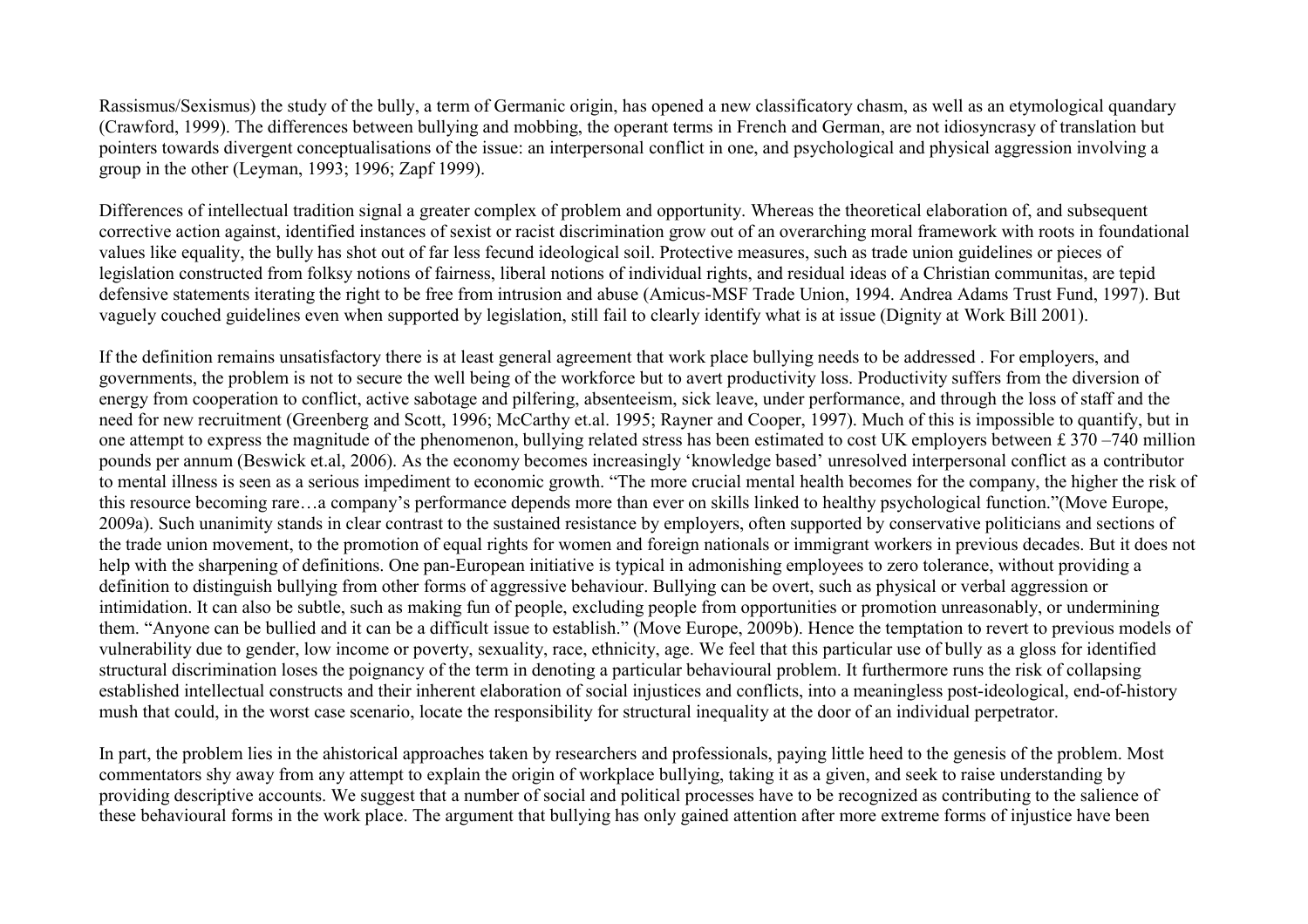eliminated (Saunders et.al, 2007) is intuitively attractive appealing to common sense that bullying is an aspect of human nature that plays out in the workplace, and for the self-deprecating critique of social science itself. At the same time cultural shifts and changes have created conditions in which certain forms of aggression can flourish. We argue that preventative measures have to be informed by a close understanding of the external context that has

facilitated the rise of the phenomenon, beginning with two factors applying specifically to the organization of work.

Changes in the workplace that have facilitated bullying behaviour

The decline of labour organizations in most countries of the Organisation of Economic Cooperation and Development since the 1980s. (Chechi and Visser, 2005; Sano and Williamson, 2008) has removed the first line of defense of employees against abusive practices by management. Gone also are mechanisms for settling inter-collegiate disputes, and the role of the trade union organizer as an informal fixer (Batt et.al., 2002). One correlative factor to falling union membership has been changes in the composition of the labour force, with the sharp rise of the service sector in terms of employment of economic activity. In service and knowledge industries the quality of work performance is more difficult to measure and productivity standards found in manufacturing do not apply. According to Green, "In many situations complex interdependencies obscure the assessment of merit, leaving workplace promotion and reward structures open to manipulation" (Green, 2003:103). A corollary of service industry expansion has been the feminization of the workforce and the advance of cohorts of female workers into positions of authority (Eley and Nield, 2000). The inversion of traditional gender roles can prompt aggressive reactions in subordinate males as evidenced by the disproportionately high number of female managers reporting the incidence of such bullying. It has been suggested that "resistance to women managers may be a possible explanation" (Rayner et.al.  $2002:66$ ).

Fundamental alterations to gender roles and rights have been accompanied by changes in behaviour patterns, particularly the decline of civility (Pearson et al. 2000). Many organizations have been encouraging informality in the dress code, fostering a casual atmosphere between management and staff, and a sense of transparency with open plan offices, encouraging free interaction among staff as well as chance encounters by water coolers and photocopiers. A reflection of social values, like spontaneity and free expression that are currently in ascendance, these system changes are designed to unlock organisational creativity and generate professional benefits. Yet, the loss of formality impacts on the unspoken rules of politeness and etiquette (Elias, 1982; Morand, 1998). "Without the trappings of formality to routinize interactions and control for deviations employees may have trouble maintaining their professional distance and objectivity" (Anderson and Pearson, 1999:465). The contemporary workplace with its egalitarian appearance has removed many of the formal checks that channel employee behaviour along lines of civility and mutual respect (Ferris, 2004). Under the appearance of banter or humour, codes of interaction can spiral out control and mask targeted and deliberate aggression.

These concerns are closely related to the changing nature of work and workplace, and more specifically the individual's relationship with their work. Tied to the dominant values of creativity, informality and humour is the reappraisal of work from an unpleasant means to an end – leisure, family consumption – to an end in itself (Chinying Lang, Josephine and Lee, 2010). With the coinage of the term professionalism, a term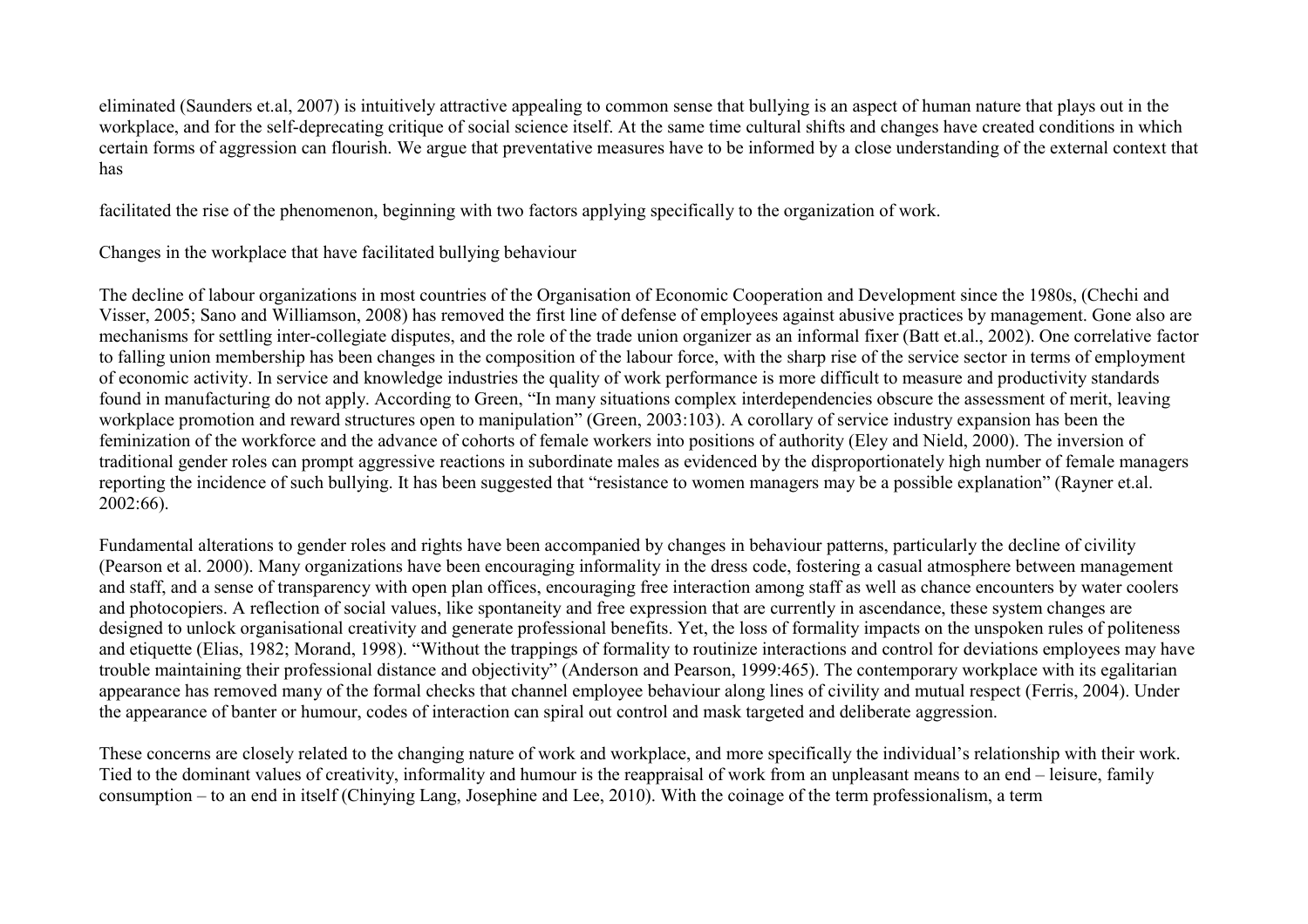with obscure referents, but symbolic weight, the performance in the workplace is imbued with a value beyond the material. It now provides the worker with an opportunity for self efficacy, for achievement. In the workplace professionals follow careers and realise their potential. This has significant consequences for managerial and supervisory arrangements, as the work ethic is internalized making formal structures of control, including entire tiers of middle management, redundant. As employees have become self-motivated, take pride in their 'professionalism', their work takes on greater emotional significance. Problems that do occur are not as easily shrugged off as the boundary separating the spheres of work / non-work becomes fuzzier. This mutual assimilation of work and non work finds expression in two peculiar phenomenons noticeable over the last three decades and closely linked to computerization and the internet. On the one hand employees are spending increasing chunks of their time working, as office hours have extended and the number of holidays has shrunk (Bosch, 1999). In many 'professions' long working hours are expected, as is weekend overtime or the sacrifice of owed holidays (Freeman, 2002). The other, related process is the personalization of the office, decorated with memorabilia from home and holidays, and serviced by an infrastructure of conveniences – micro waves, coffee machines, fridges - that lend an appearance of domesticity. Notably, where bullying was occurring desks were bereft of anything personal except the odd mug (White, 2004). While this evokes a sense of trust and the familial, it also shows that employees are no longer taking lunch at home or outside, but at their desks, extending work into their free time (Legal and General, 2007; TUC, 2007). The number of people working more than 48 hours has doubled between 1998 – 2005 from 10% to 26% of the workforce, and one in six of all workers is doing more than 60 hours (Bunting, 2005)

Open workplaces, flat hierarchies, fast track career pathways have conjured a sense of opportunity where ability finds just reward, and professional progression is a product of merit rather than connections. While media discourses celebrate the high achievers and the spectacle of the extraordinary, the impact on the vast majority, whose quotidian endeavour was formerly given value by such attributes as duty, has been debilitating. Whereas underachievers would in previous decades have pointed to structural obstacles, rigid systems of class and rank, for lack of status, they now have only themselves to blame. Just as on the level playing field success awaits the gifted few, so its lack now belongs to the rest. There are advantages, as workforces are less likely to be subjected to direct managerial interference or 'bossing'. But the shift to teams and networks has also created new problems, as "Groups of individuals become the gatekeepers to opportunity through decisions that are made on a social, interactive, day-to-day basis. This is a positive development for the fight against the kinds of discrimination that derive from individuals placed at strategic points along a hierarchical ladder, but it raises new concerns about the law's ability to combat the kinds of discrimination that build more subtly at the group and institutional level" (Green, 2003: 105). In a self-congratulatory meritocracy the ownership of failure lies heavily on the shoulders of the many. Status anxiety has injected a new sense of unease into workplace relations (de Botton, 2004). Ironically then, just as productivity is harder to measure in the new service / knowledge economy, roles have become vaguer, hierarchies flatter, and in consequence, hierarchical promotion slower the need for formal recognition for individual self worth has risen.

To summarise, shifts in the nature and organization of work, the character of the workplace and the relationship between worker and their work, new opportunism for interpersonal aggression have arisen. Moreover, the damage inflicted by such aggression is far more penetrating and destructive. Indeed, the rising toll of stress and depression is largely related to such interpersonal conflicts. Structural discrimination is far less widely spread due to legislative measures, and in any case, not as closely related to 'status anxiety' and other forms of un-wellness (de Botton, 2004). Personnel departments and management recognize the debilitating consequences, but are struggling to find an appropriate response. At this point the afore mentioned concern with definition opens a practical dilemma, as there is a paucity of diagnostic tool or assessment mechanisms to put third parties in a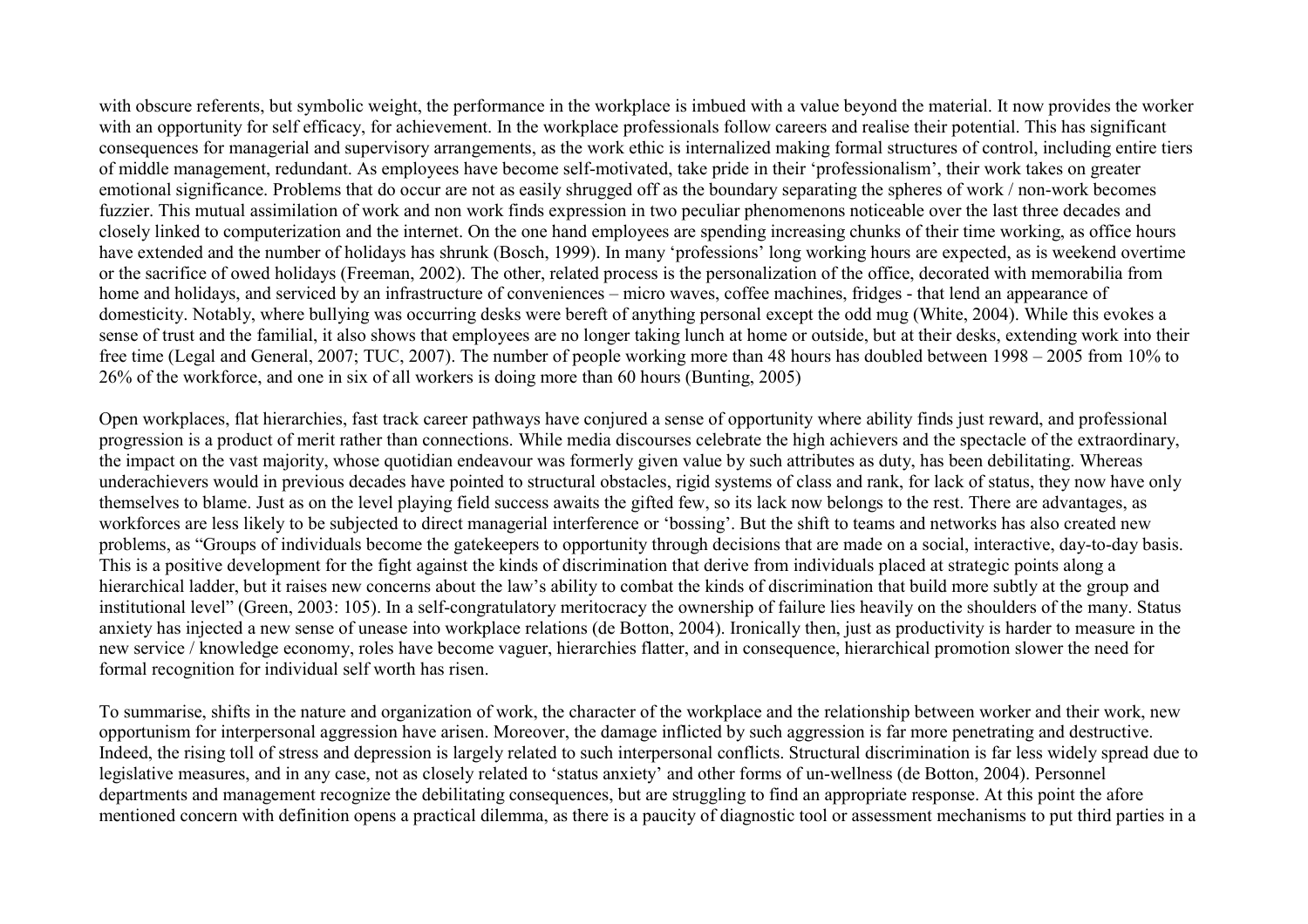position where they can make a confident determination. One way forward, is therefore, to draw on some of the methods developed in the adjacent field of domestic violence.

Drawing on insights from the domestic violence field

It would appear from the literature that the same pitfalls and cul de sacs experienced in the domestic violence field are set to be rehearsed in the study and understanding of bullying. Debate over how to define, locate and quantify domestic violence characterised the early development of the field. Now some thirty years on the domestic violence field has come to favour definitions that in some part point to the intentional aspect of the abuse. There has been growing recognition that the presence of an underlying pattern of coercive control (Stark and Flitcraft 1996, Goodman and Dutton 2005, Stark 2007) is a more reliable marker for abusiveness than whether or not there has been physical violence. In noting that the abuser intentionally seeks to coercively control his/her victim it has been possible to distinguish between domestic violence and relationships characterised by conflict and poor communication. This in turn led to clear decisions about not advocating mediation or couples counselling in relationships where one partner seeks to coercively control the other (Respect briefing paper on evidence of programme effects 2010). Abusers can and frequently do exploit mediation, couples counselling and practices set up to manage child protection to manipulate the wider system and thus increase their coercive control of their  $victim(s)$ .

Understanding the complexity of intentionality in the pursuit of coercive control enables practitioners to micro-analyse the narrative and actions of abusers to better assess the bullying taking place. Assessment is followed by the application of clear intervention frameworks aimed at reducing the risk of further abuse and long-term psychological damage to victims. As we have already suggested bullies exhibit a behavioural and interpersonal pattern that they apply across different life situations. We contend that the capacity to bully in the workplace or the home is derived from similar underlying dynamics. This important connexion has also been made by Randall (2001) who further states that his clinical encounters with bullies revealed histories of past and current domestic violence. It is therefore important to draw on lessons from the domestic violence field to move our understanding of the nature and dynamics of bullying forward.

The question of why an individual would choose to relate coercively is very much at the heart of current research in both the bullying and domestic violence fields (Randall 2001, Dutton 2006). Early attachment experience and the shift from aggressive to pro-social behaviour appear as a theme in a number of studies (Twemlow et al 2005, Sonkin 2003, Dutton 1998, Randall 2001). These ideas about motivation seem to be echoed in the narratives of abusers. Capturing those narratives in qualitative studies in the domestic violence field (Dobash et al 1998, Hearn 1998, James et al 2002) has helped to reveal much about the way abusers conceptualise, articulate and justify their abusiveness. The 'violences of men' a grounded theory study by Hearn (1998) informs practitioners about how to hear what is being said between the lines of an abuser's narrative. This body of research has contributed to the systematising of assessment processes where domestic violence is known or suspected. There is little evidence that these fruitful approaches have been noticed by those investigating workplace bullying.

A notable gap in the domestic violence and bullying literature is the perpetrator's attempted coercion of professionals. In the domestic violence field attention is most often drawn to the perpetrator's coercion of an intimate partner or children. Yet the potential for professionals to be drawn into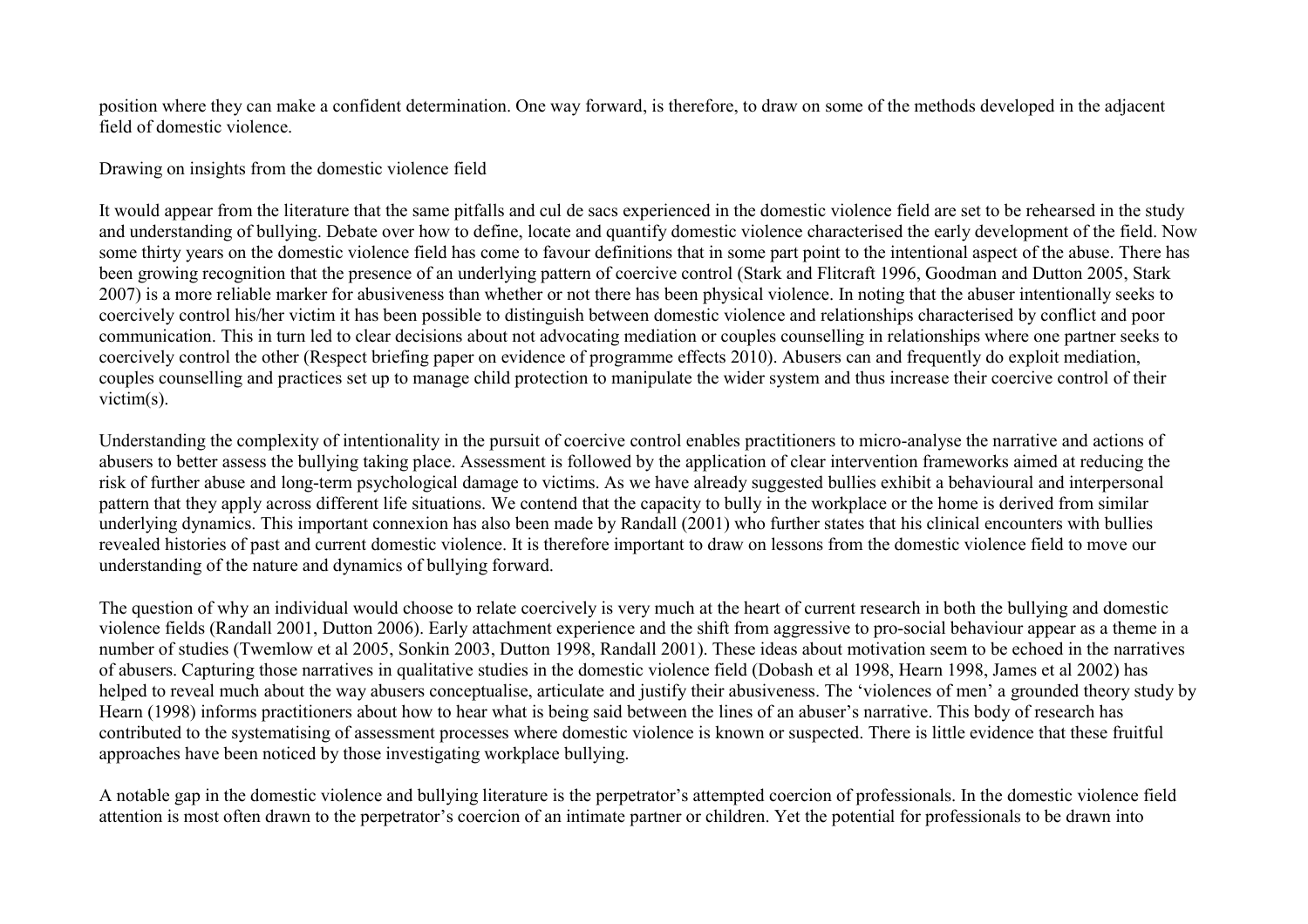colluding with the perpetrator's descriptions of the relationship are well known in specialist domestic violence services. As a strategy, the successful coercion of workers by perpetrators ensures that the victim's credibility is compromised. This isolates the victim from sources of help in the wider environment and reinforces the control of the perpetrator. Where work practices incorporate safeguards against the coercion of workers (e.g. use of feedback from victims and third parties) or encourage reflective practice (e.g. the use of clinical supervision) perpetrator to worker coercion is acknowledged. Unsupported workers are more likely to experience coercion as an indication of their own inexperience rather than as a common tactic of the client group (Martin 2009). The problem of coercion highlights the importance of specialist training and support of people working with bullying and manipulative populations. The difficulties created by a lack of a systematic framework for identifying, understanding or responding to workplace bullying can be illustrated by separate cases where workplace bullying was reported to and investigated by the human resources department of a large public sector organisation in the Greater London area.

#### A note on methods.

The material presented here comes from the accounts of staff attending a workshop on how to respond to situations where employees are identified as victims or perpetrators of domestic violence. An increasing number of organizations have adopted policies on tackling domestic violence within the workforce following campaigns spearheaded by Respect and Refuge (Unison 2010). Training staff to be aware of the signs and consequences of living with or perpetrating domestic violence has been an important aspect of this process. In the opening session of the workshop staff were encouraged to think about experiences of workplace bullying to help them understand the behaviour of perpetrator and victim of domestic violence. The two case studies presented here emerged in the feedback from this session. They relate to experiences in a large City Council Department in Greater London. The two staff members who shared these

experiences gave subsequent interviews to one of the authors having changed and disguised significant elements of each case. Both cases resulted in bullying allegations that were brought to the attention of a human resource department. Interviews were open and unrecorded and took place over several face to face meetings, usually in a closed, private office. While we acknowledge the limitations of the process and the scale of the project, we do think that the case studies are indicative of wider issues, and that they point towards the central dilemma faced by personnel departments generally.

Case studies: bully or victim – who decides?

The case studies highlight the complex mechanisms by which the bully coerces the target and the wider system to create a bullying matrix. The bullies in both cases successfully coerce personnel officers to carry out the bullying for them. Absence of a systematic framework to identify and manage risk leaves the target and the system at risk of further coercion. Forensic services recognize the need for assessment of interaction patterns in offenders. These patterns in turn build up to a number of recognisable profiles that help practitioners to propose interventions that immediately contain and manage risks. In both our case studies the lack of a framework means that the interventions offered continue rather than contain the difficulties. The difficulties we explore revolve around two discrete but related problems: (i) False positives, or separating false allegation from genuine complaint and (ii) deliberate deceit – dealing with a bully masquerading as victim. Both examples illustrate the limits of reconciliation for managing the impasse. The cases have been analysed and viewed from a perspective that focuses on drawing out the underlying patterns of coercion.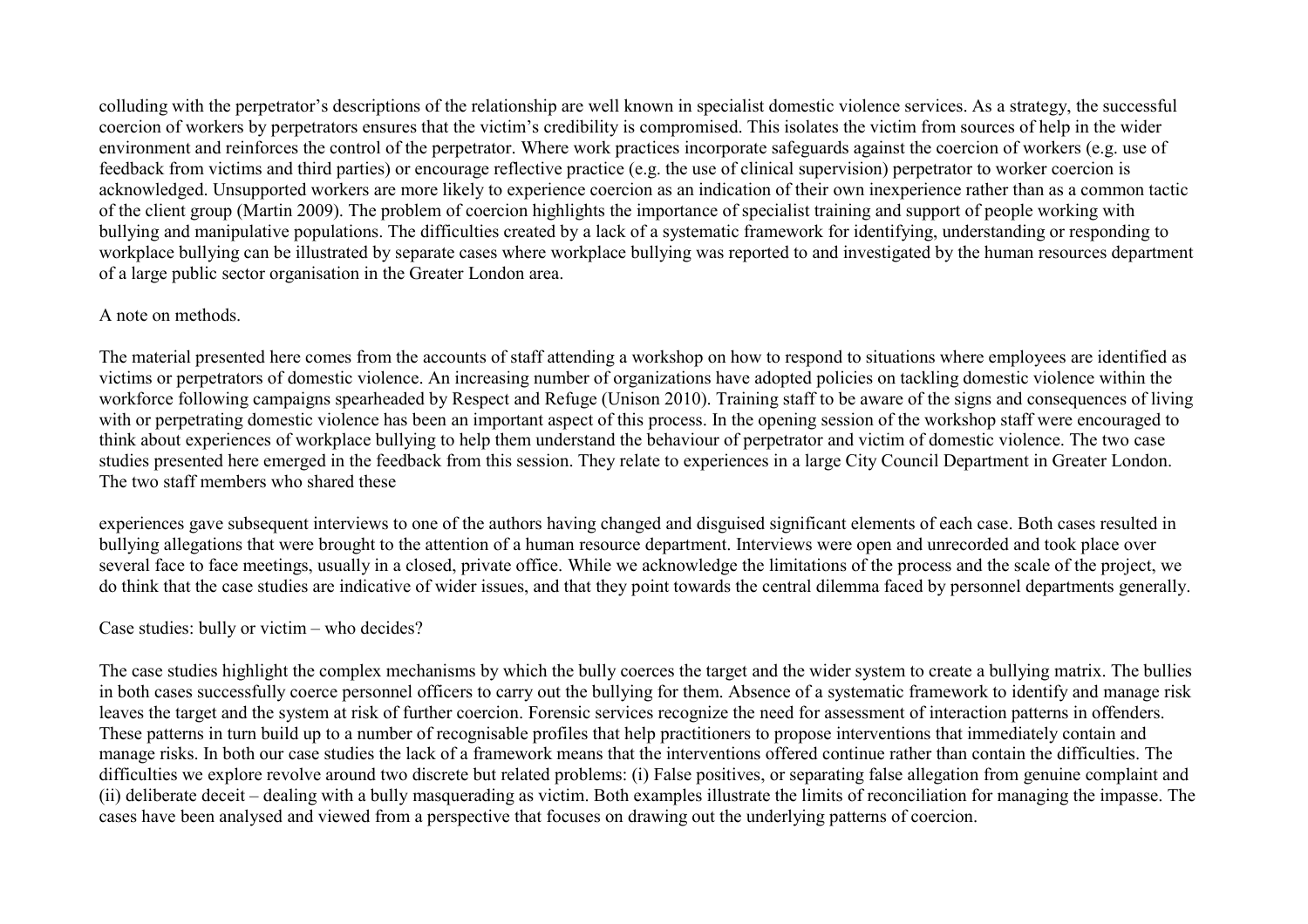#### (i) False positives

In the first example the complainant, Duncan approached personnel staff after a confrontation with Delia, his line manager, over time keeping and office hours. Delia had only been in post for three months covering for staff sickness, but had previously been Duncan's equal and friend. Duncan's complaint centred on alleged changes to the 'flexible working hours' policy operated in the organisation after Delia asked him to account for his absence on a particular morning. Duncan was upset by being challenged in this way, as he saw himself as a diligent team member. Time keeping had not been a problem for his previous manager, also female, but he now was struggling to maintain good working relations in the face of an intrusive management style. Duncan discussed with the personnel staff if the Equalities Officer might be an appropriate person to consult about the issue of gender discrimination. He had already tendered his resignation during the confrontation with Delia, and followed this up with a formal letter of resignation to her boss. In both letter and his discussions with personnel he claimed that he did not want to resign but felt that Delia was forcing him out. Personnel persuaded Duncan to hold onto his resignation pending further investigation.

The core of the problem appeared to hinge on interpretation of the contract which did not prescribe core hours in recognition of the vagaries of work. As the contract is drawn up between the employee and personnel a simple clarification of the extent of flexibility could have settled the matter. But Duncan had already complicated the issue by tendering

his resignation with the implication that it would form a constructive dismissal claim. Duncan was also signaling that he would test the 'dignity at work' policy by claiming gender inequality. The personnel officers, under such pressures had to be seen to respond to his claims by thoroughly investigating his allegations. Duncan pressed his point by asking about involving the Equalities Officer. But was it possible for personnel to proceed without succumbing to his pressures?

By employing threats of resignation, allegations of discrimination, and taking his case to an Industrial Tribunal, Duncan succeeded in coercing the wider system into attending to his needs. Personnel were aware that he had raised a previous complaint about a manager (male) for discriminating against him on religious grounds which had resulted in a written apology. Duncan's use of Equalities legislation is indicative of coercive tactics aimed at drawing the wider system into the bullying dynamic. Personnel obliged by launching a formal investigation. Duncan, meanwhile, argued that his appeal for help had only intensified the discriminatory and abusive practices by Delia. This was causing him stress and left him weighing up the option of resignation.

Intent on heading off a formal complaint, the personnel officers were thereby coerced into pursing Duncan's wishes, which at that time appeared to be some form of formal apology from Delia. He had stated that as his contract did not specify his working hours. Delia had no right to demand his presence at specific times. Meanwhile, he began to email Delia details of his whereabouts on an hour by hour basis. His wish for Delia to be held publicly to account reveals his intention to have the wider system shame her for having challenged him. By citing his contract he directly challenged personnel to stand by their contractual obligations and uphold his complaint. His emailing behaviour contradicts his claim that he need not account for his time and therefore potentially serves a more aggressive purpose aimed at communicating his contempt to Delia.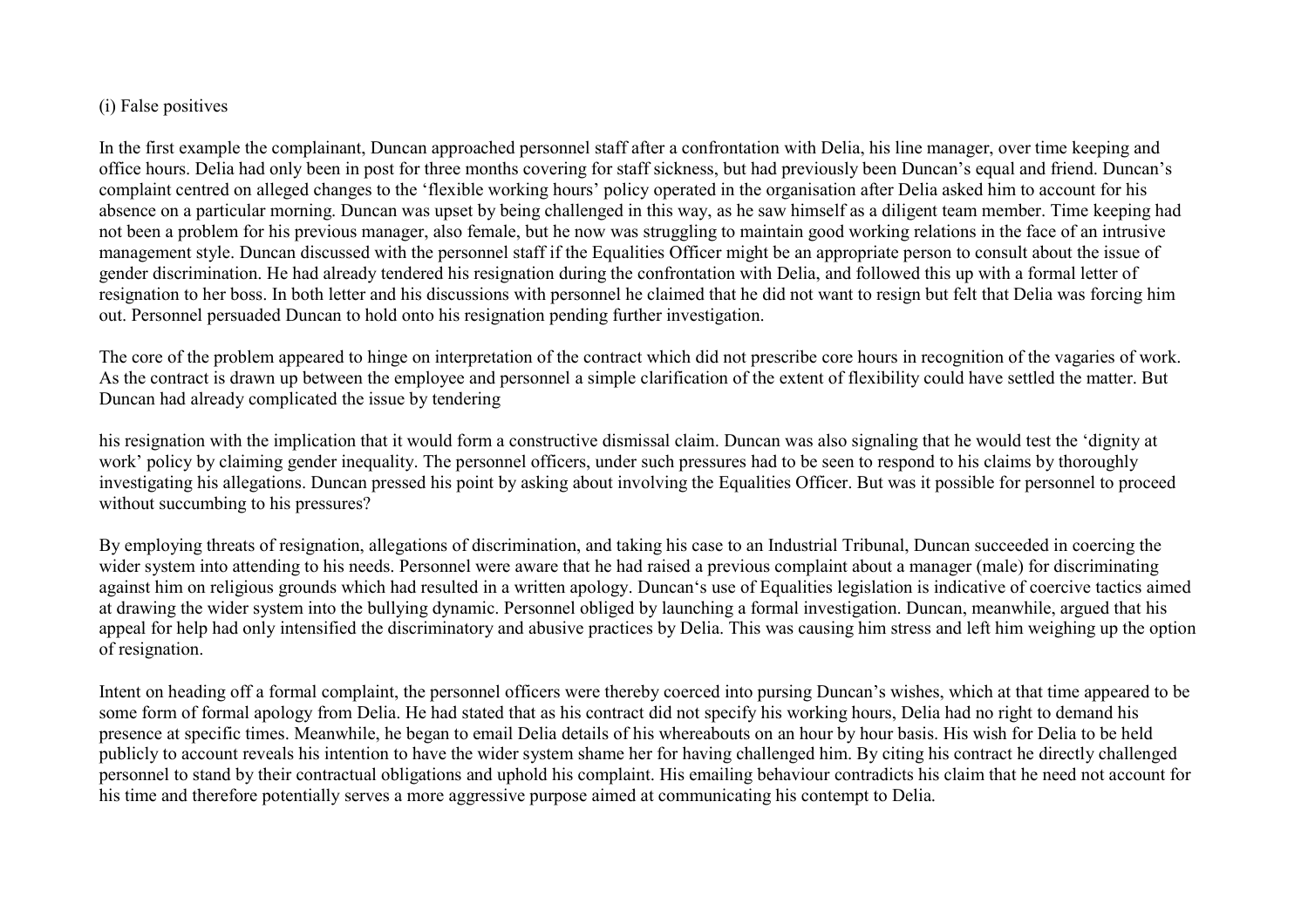Seeking triangulating data is a vital first step in cases of bullying. The absence of third party data enabled Duncan to utilise the system to threaten Delia's capacity to hold him accountable. Self reports by bullies are known to be unreliable (Cowie et al 2002), and bullies may well present themselves as victims to discredit any subsequent complaint by their victims. In the field of domestic violence reliance on self reports in situations where some form of intent to harm is alleged or suspected is known to be problematic (Websdale 2000, Laing 2004). Consequently the self reports of abusers are set against evidence based checklists of abusive behaviour (Dobash et al 1998), victim and witness statements, third party evidence from agencies and the assessor's intuitive grasp of potential abuse markers (Randall Kropp 1999). However the experience of a prominent helpline for male victims of domestic violence is that robust filtering of calls is required. A significant proportion of calls are made by abusers hoping to use the claim of victim to justify their actions, and to discredit their partners' reports of victimisation. Preventing the false positives – the fictitious claim to victim status is a vital gate keeping process that personnel need to grasp. Timely containment could obviate collusion on the part of personnel officers and may head off protracted (mis)use of the dignity at work policy. Unfortunately Duncan was able to use the implied threat of litigation and the concept of gender discrimination to coerce personnel into unnecessary actions.

Personnel opted to hold a mediated meeting between Duncan and Delia. Duncan maintained a victim stance, claiming first that he had not known Delia was now his line manager, before listing complaints about her management style. He also stated that he felt she was treating him like a child when she questioned his time keeping. Delia said very little, while the personnel officer carefully explained to Duncan that Delia did have the right to question his hours as she was his line manager. The meeting ended amicably. One month later Duncan was signed off with work related stress. He told Delia (and personnel) that the confrontation between them was the cause of his stress. After six months on sick leave Duncan left the organisation.

(ii) Deliberate deceit – dealing with a bully masquerading as victim

Matthew approached personnel with the claim that he was being bullied by a female colleague with whom he was sharing an office. To support this allegation he submitted an e-mail that had been sent to him by Jackie about 7 months after they had started working together, and reported verbally a number of other incidents. In the email Jackie was reiterating that she found it reasonable for office sharing colleagues to ask for privacy when meeting confidentially with third parties. In this particular instance, Jackie had made every effort to find alternative premises but not been successful and had then asked Matthew to vacate the office for 20 minutes. Matthew had refused and in consequence she was now writing that she could no longer share an office with someone she found to be obstructive and menacing. Matthew presented the email as evidence of bullying. He also said that during a recent confrontation Jackie had said she 'couldn't be arsed' to argue with him. The expression 'to be arsed', he said, was a swear word and that he was entitled to a formal apology. He had broken the email down line by line and asked that Jackie respond to each line with further explanation.

A couple of days after his complaint Jackie presented to personnel distraught that her efforts to stop Matthew from bullying her were not succeeding. She had moved to another, shared office, leaving Matthew the benefit of the whole space, and had written a final e-mail to terminate contact with him. But he was continuing to write menacing emails, and she had named the problem to him in accordance with the dignity at work policy. Matthew and Jackie were both claiming to be the other's victim and were allocated to separate personnel officers.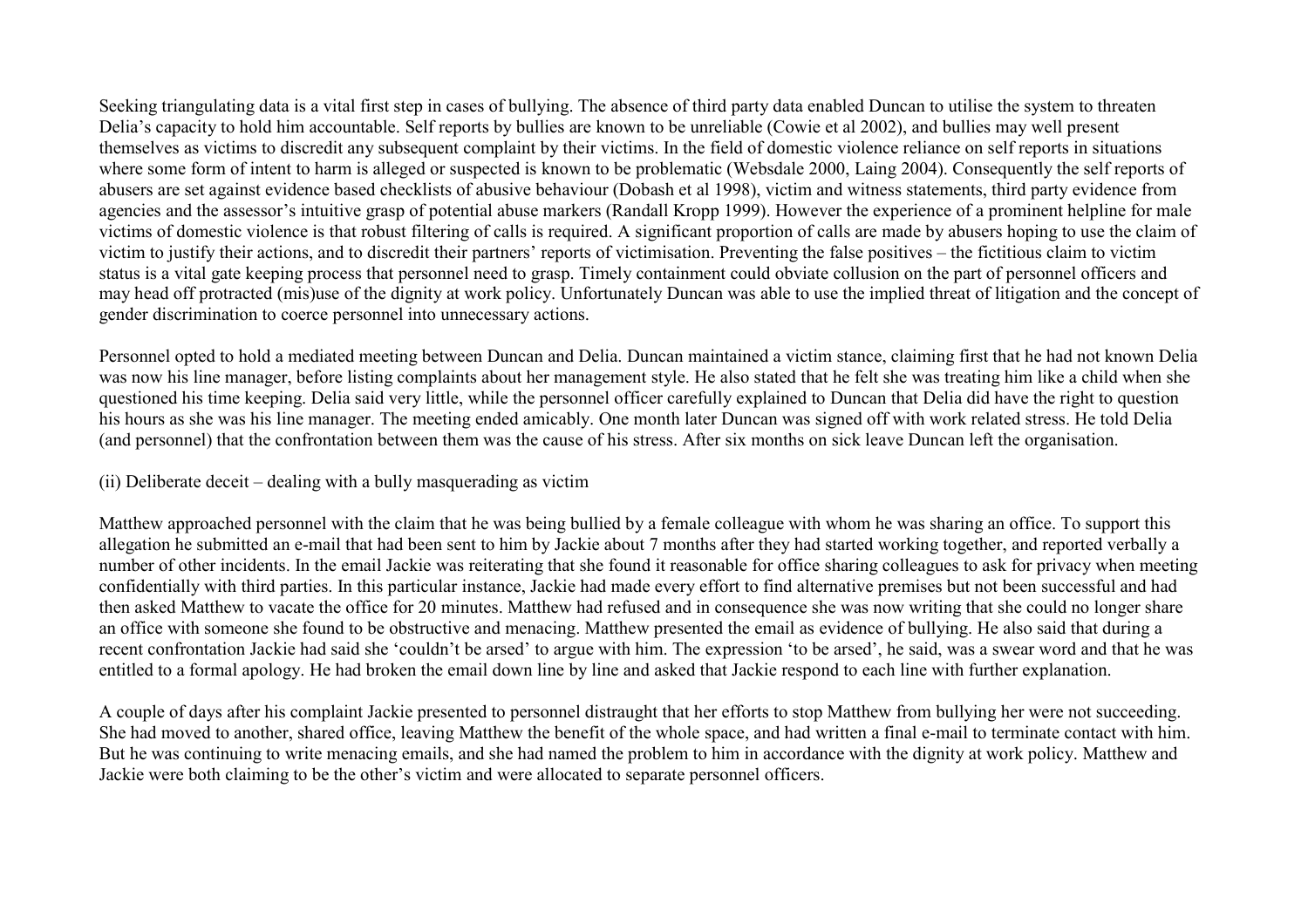Matthew left his personnel officer extremely unnerved. Other women working in his department tried to avoid being alone with him but had not had close working contact with him. Despite these worrying indications about Matthew's menacing qualities personnel accepted his request for a line by line explanation of Jackie's email. Matthew persistently pressed them for responses from Jackie, specifying that he was considering taking the case to the Trade Union if they continued to drag their heels. He claimed that he could not stop thinking about the email, puzzling over its meaning and that this preoccupation was affecting his capacity to work. Jackie's personnel officer explained Matthew's request and encouraged Jackie to make the response as this might lay the matter to rest. Jackie refused specifying that this was Matthew's attempt to use the

system to further bully her. The personnel officer suggested that Matthew lacked social skills and perhaps genuinely did not understand what Jackie had meant. Jackie expressed concern that Matthew would not stop even if she did respond. She had heard that he had taken out 3 complaints against female colleagues at his previous place of work and that one of those colleagues was still off with stress as a result. In the end the personnel officer stated that she would answer the points and Jackie could sign to say that she had agreed the responses. Jackie agreed to this option. A carefully worded and non-committal document was duly sent to Matthew. As predicted he immediately responded saying that the answers were not sufficient and again taking the letter line by line requested clarification of each sentence. He continued to send harassing emails but was now told by personnel that his behaviour appeared to demonstrate that he was bullying Jackie and not the other way round. He responded by saying that he was taking his case to the Union.

Matthew's behaviour was openly deceitful and his preoccupation with bullying his victim was marked. He spent some portion of every day in the pursuit of the bullying, drawing personnel into the process but also leaving his personnel officer feeling menaced. Persistence and menace coupled with the feigned confusion about the email may have led personnel to comply with his demands. In succumbing to his coercion they over-rode the assessment of his victim, which in the end proved to be accurate. They also became his weapon of choice, delivering and carrying out his unreasonable demands. Bullies like Matthew seem to be particularly motivated by a need to observe the impact of the bullying on those they target. This preoccupation with seeing harm inflicted gives rise to

speculation about whether the person is mad, bad or sick. The amorality of his behaviour and the sadistic component to his actions seem to paralyse the system. It becomes preferable to classify him as lacking skills (i.e. mad or sick rather than bad) and then respond by helping him to gain the missing skills. Matthew used considerable skill in his exploitation of this approach.

#### **Discussion**

In the absence of a testable definition of bullying, personnel departments are struggling to pitch their response in a way that addresses either the interpersonal problems between conflicting parties, or more general unease and tensions within a department. The first response is to try and contain the problem or reconcile the differences using mediation or conflict resolution models. This approach runs the risk of giving space to spurious allegations, as in case 1, or in colluding with the perpetrator against the victim. In other cases, personnel departments actively discourage victims from formalizing a complaint in the full knowledge that these rarely, if ever lead to reconciliation. According to one informant, only the most persistent find their way to an employment tribunal, 'to have their day in court.' The judicial analogy is, however, misleading, as bullying cases rarely, if ever, result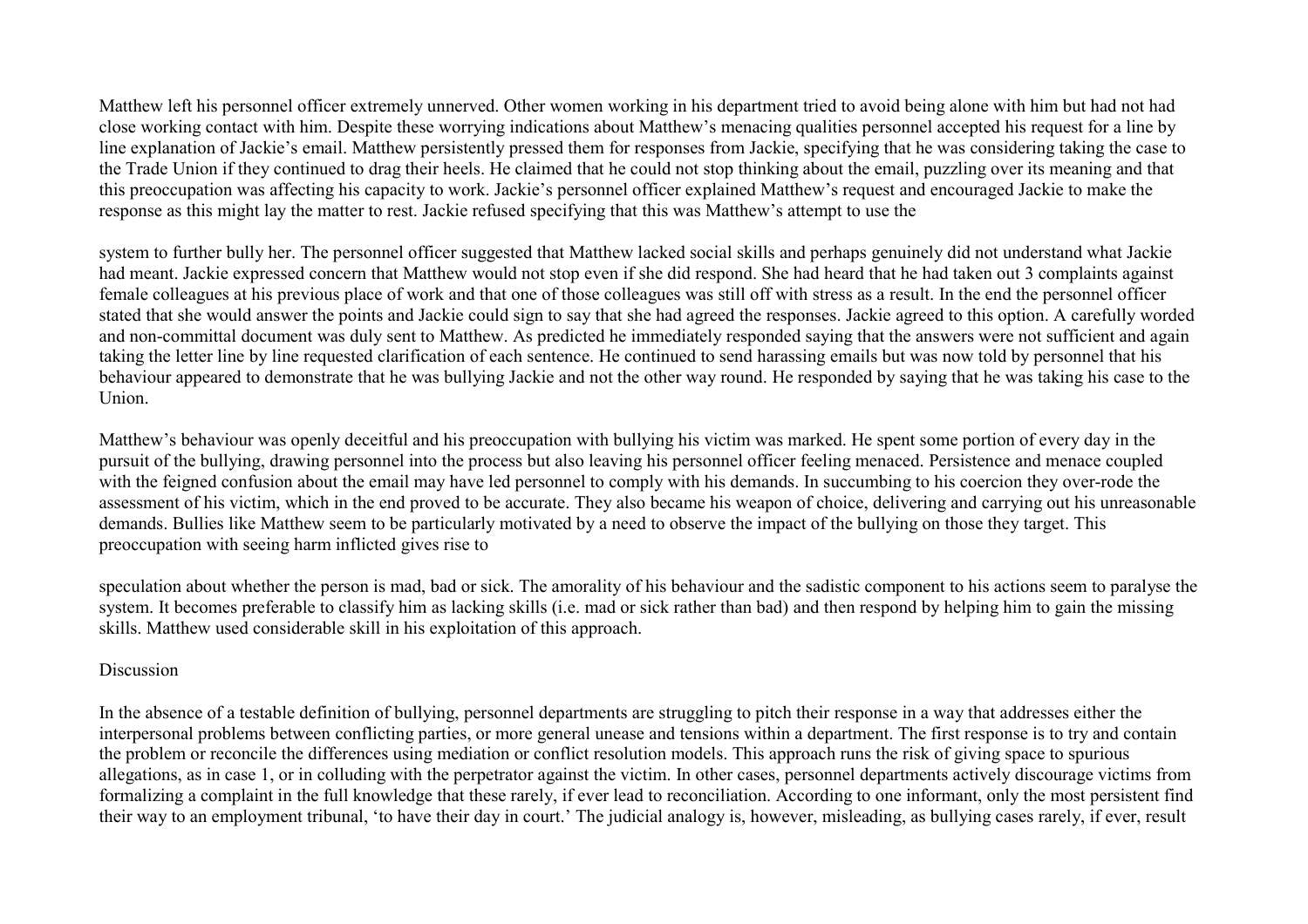in restitution to the victim or penalties for the offender. At best, they provide an opportunity for the victim to voice his/her complaints and receive reassurance from the tribunal that the bullying behaviour was indeed unreasonable and abusive (Sheehan 1999).

The formal mechanisms available in most workplaces, then, provide only poor levels of protection. Even large organisations with dedicated personnel departments are surprisingly ill equipped for filtering out false allegations, or to deal with manipulations of the system. Moreover, personnel professionals are poorly served by some of the extant models used to explain bullying in general. Socio-political perspectives focus on the environmental factors that are associated with bullying, and examine the influence of different types of structure, management styles, externally driven economic factors and internal power imbalances. From this perspective, finding the most equitable, transparent and economically viable structure for organizations, supported by political will around employment policy appears to be the Holy Grail. As an interim measure organizations rely on 'whistle-blowing' and 'dignity at work' policies and a raft of mediation techniques. When all else fails some internal reshuffle may occur. Some bullies seek alternative employment when the spotlight falls on their bullying, and they are often given glowing references to speed them on their way. These strategies effectively move the problem along but no resolution is found. What is ignored is the obvious fact that bullying behaviour, like water, finds a way around obstacles and erodes the soft underbelly of the organization.

What is absent here is any ethical framework for assigning accountability for abusiveness. Instead an attitude of neutrality is favoured. In contrast trained staff in the domestic violence field adopt an attitude of skeptical empathy at the assessment stage. The presumption made at assessment should be that abuse has potentially occurred and that the task is to quickly establish who is doing what to whom. The goal of assessment should then be to increase the safety of victims and to hold perpetrators accountable. Domestic violence assessments are a tightly structured and standardized process that includes completing behavior indexes with both perpetrator and victim, gathering statements from any witnesses, reviewing any previous reports of abuse about the perpetrator or victim and reviewing information from third parties. The emphasis is on triangulating all the data to help contextualise the perpetrator's accounts of the situation. One of the indexes; the Controlling behaviours index is particularly relevant here as it lists tactics associated with gaining power and control over the victim and is drawn from extensive interviews with perpetrators and victims (Dobash et al 1998). Both Perpetrator and victim complete the index, scoring the frequency with which such behaviours have occurred. A comparison of the completed indexes reveals discrepancies between the perceptions of perpetrator and victim which in turn acts as an indication of levels of minimization and denial. The index includes these tactics:

\* threatening her,

\* shouting,

\* swearing.

\* name calling.

\* questioning her activities.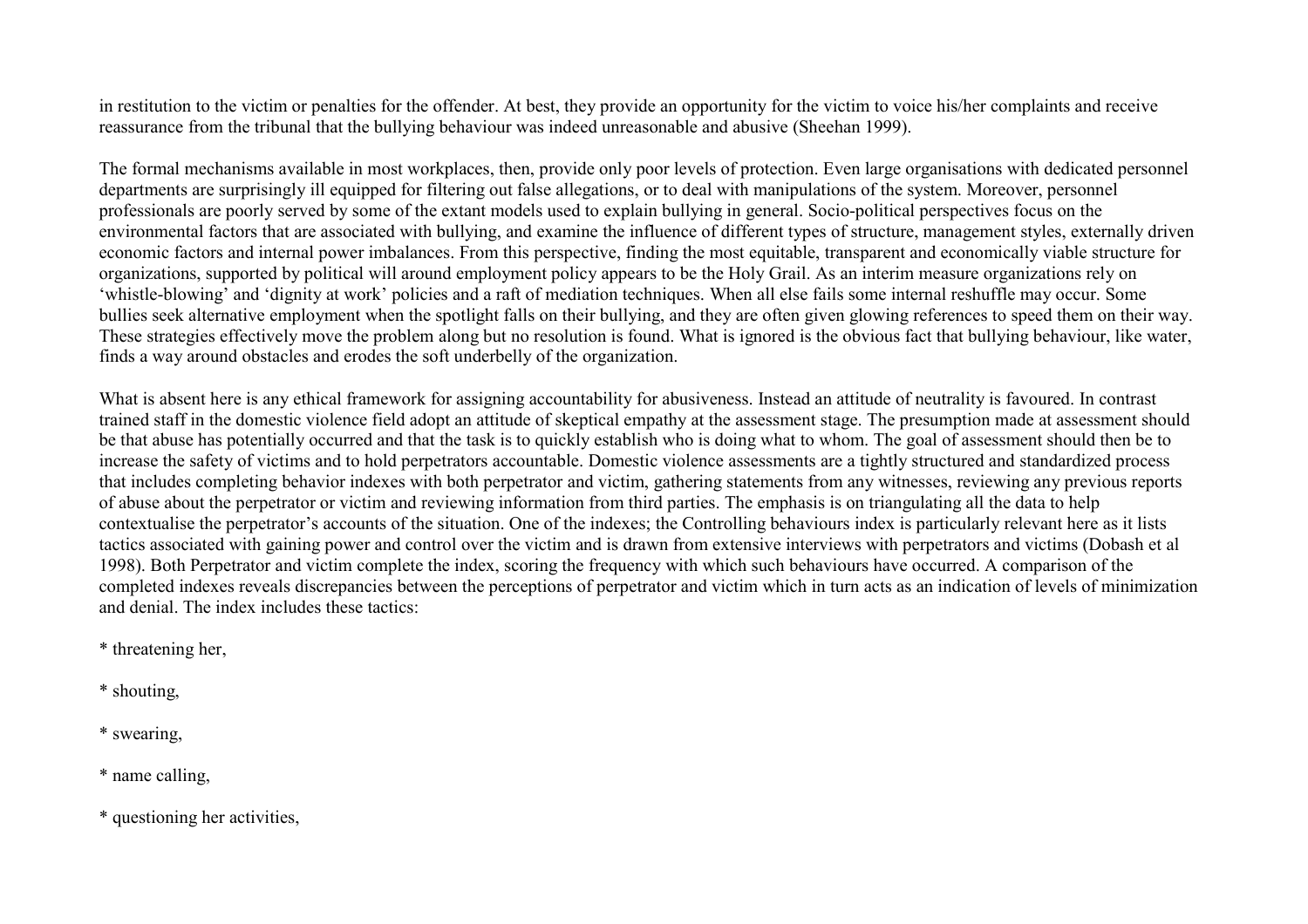- \* having a certain look or mood,
- \* trying to provoke an argument.
- \* criticising her.
- \* criticizing her family or friends,
- \* putting her down infront of others,
- \* making her feel sexually inadequate,
- \* pointing at her threateningly,
- \* making to hit her without doing so,
- \* restricting her social life.
- \* using the kids in an argument against her.
- \* nagging her.

#### Taken from the assessment forms of Kent Probation Board 2009

This index includes tactics also used by bullies in the workplace (questioning activities, put downs) and could form the template for an index tailored to workplace bullying. Similarly a standardised assessment process would need to focus personnel officers on identifying patterns of behaviour rather than following individual narratives. Triangulating data could be sought from work colleagues and team members thereby promoting a shift from by by tander to witness. Structured assessment procedures could also aid personnel officers in distinguishing between conflict, which may be open to negotiation and coercion, which is not. The use of structured assessment can help the victim see the instrumental nature of the bullying (to coerce, undermine etc) thereby moving them beyond trying to make sense of specific incidents. The imposition of structure on the narrative of the bully can thwart their efforts to coerce the personnel officer as patterns, rather than specific events, are given significance. In our case example Duncan's narrative about Delia could have been challenged by requiring him to consider the similarities between his complaints about a previous manager and his complaints about this one. The distortion, minimization and blame-shifting of coercive perpetrators tend to emerge in their efforts to construct a narrative that vindicates their sense of having been in some way wronged by their target (Hearn 1998). The experienced practitioner will quickly detect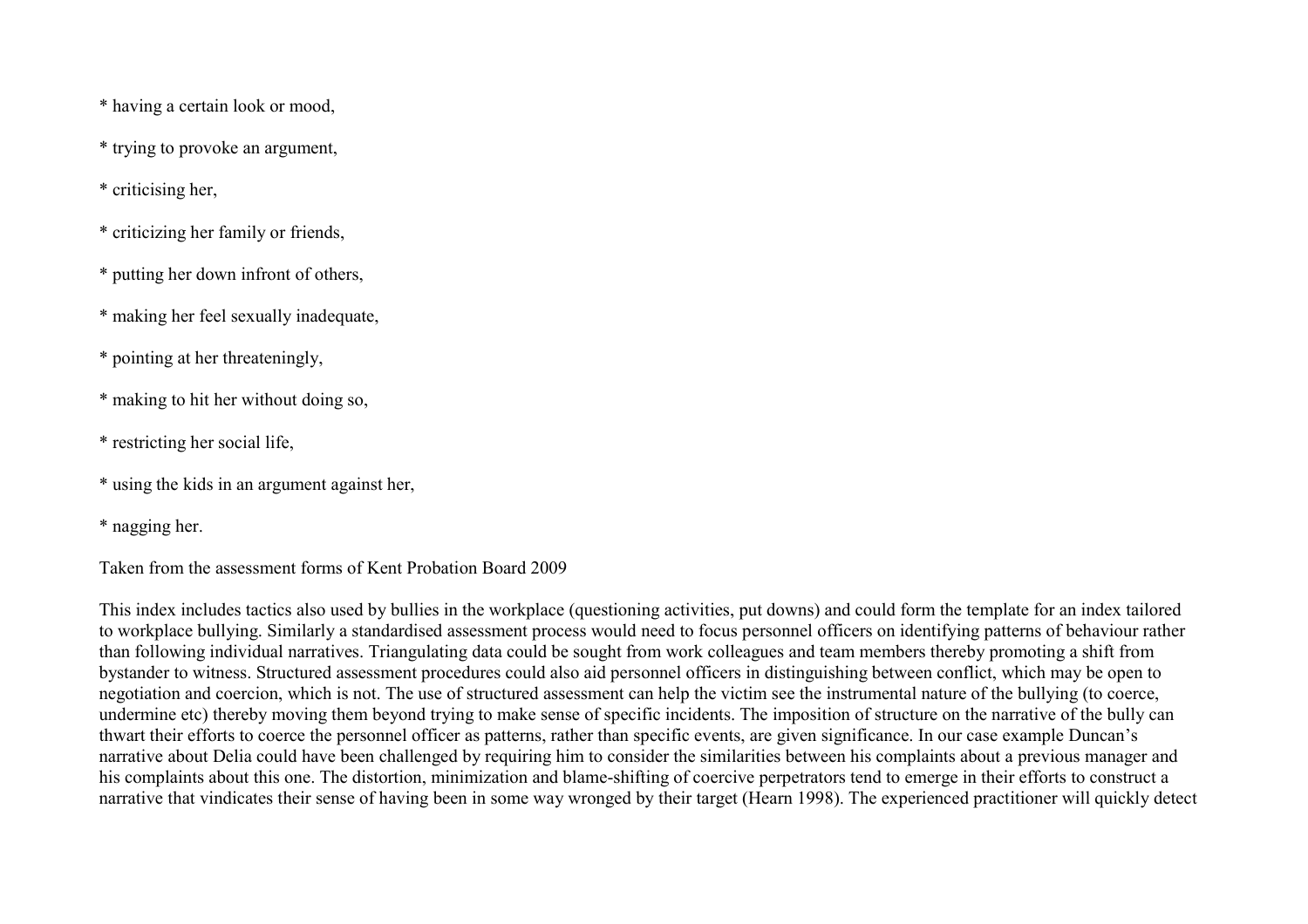inconsistencies and discrepancies in what the bully tells them. Interpersonally, the practitioner will have more prospect of noticing the extent to which they are being pushed to follow the bully's agenda.

Distinguishing between bully and victim does not make the victim safer though having their experience validated is a crucial step in any change process. Accurate identification of domestic violence perpetrators (and potentially workplace bullies) represents the first stage in holding them accountable and working to create change in their behaviour. Perpetrators of domestic violence are generally referred to Violence Prevention Programmes. These programmes take a structured Cognitive Behavioural approach that seeks to increase empathy for victims, provide perpetrators with strategies for non-abusive relating and model pro-social ways functioning. Workplace bullies could benefit from similar opportunities to learn alternatives to their abusing behaviour and could be required to attend by personnel. Such measures could prove far more effective than mediation or non-action.

The ideal organizational environment still gives rise to bullying behaviour demonstrating the need for an examination of context, environment and psychological motivations for bullying. There are useful psychological perspectives on the origins of violence and the development of aggression in individuals (Twemlow 2000, 2005, Fonagy 2004).

Attachment theory has proved helpful in articulating the responses that individuals develop in their relations with others. An individual's early relational patterns emerge and inform their adult relating styles (Fonagy 2004). But there are also some unhelpful theories that further confuse the issue of bullying. Psychoanalytic perspectives popular still with many psychological practitioners uphold victim blaming explanations for the

bullying. Psychoanalysts would argue that the role of perpetrator and victim is interchangeable and that the victim's stance invites the persecution they receive (Yakeley 2010). The bully's behavioural response to a situation tends to be viewed as the product of having suffered acute experiences of bullying in the past. Bullies, in other words, are as much victims of workplace aggression as everybody else involved. Bullying can then be viewed not as a choice but as a personality disorder, of which aggressive behaviour is but one aspect. The victim is handed responsibility for the situation, whilst the perpetrator, who cannot help his / her psychological condition is alleviated of personal responsibility for his or her anti-social choices. The way forward in dealing with such a situation, then, is not disciplinary action for the perpetrator but treatment. This perspective prevents any clear attribution of responsibility to the victim and fits well with the lay mans term 'six of one and half a dozen of the other'. Armed with similar phrases the police spent many years turning up to homes where they attributed the domestic violence to both parties or asked them to settle their disputes more amicably. In our examples Duncan and Mathew benefit from a system that cannot decide how to apportion responsibility.

To recapitulate, the three prevailing response options to bullying allegations are (i) do nothing. (ii) Regard it as a problem of both parties, with shared responsibility. (iii) Approach it as a psychological problem for which the solution is treatment. In practice, this means that victims of bullying, will be ignored, or blamed or neglected. The bully, by contrast, has plenty of opportunity to prevaricate, spread blame, and in extremis apply for therapeutic support. Most cases will never get that far, as personnel have no serviceable definition of bullying, no clear explanatory framework, and no register of diagnostic indicators. They will therefore seek to contain the situation and find a settlement that is least disruptive to the workplace. This allows bullies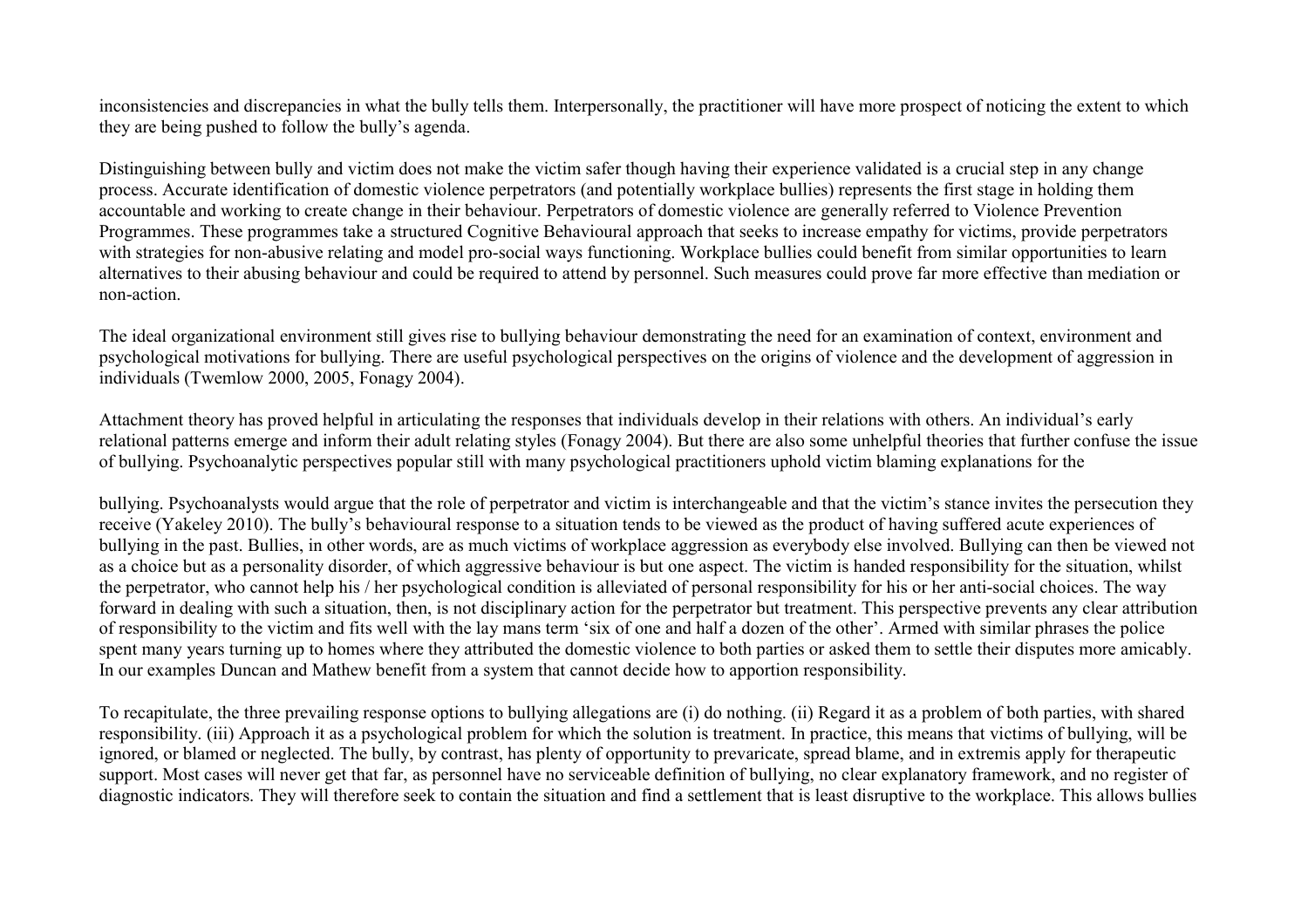to establish themselves, get victims and colleagues to accept their behaviour as normal, and manipulate attempts at arbitration by spreading responsibility or alleging that aggression flowed in the reverse direction.

For victims the consequences can be considerable, with implications for both their participation in the workplace and mid to long term mental health and well being. There is collateral damage to workplaces where bullying behaviour is seen to be tolerated, and where third parties position themselves to protect themselves often at expense of the victim. The negative effects on creativity, effective working, team and individual partnerships, impact on the performance of departments and beyond. Finally, the tactical resort to aggression can become a regular form of conduct, which bullies will repeat in different working situations. The particular acuity of the problem is related to the workplace specific factors discussed above, but presents a serious challenge to the modern workplace because of the prevailing trend of moral relativism.

As discussed above, the changing nature of work has meant that for many people it now provides a form of self-expression, an arena for performing and for asserting identity. Staff in personnel departments are likely to buy into this ethos themselves, and will project onto their colleagues their own assumptions about commitment to work and workplace. Implicit to this is an entire range of behavioural norms that are considered as reasonable, and are expected to have been instilled in an adult employee as part of his / her workplace socialization. There are plenty of measures in place to control employees' use of the organisations financial and other material resources, as employees are expected to work with economic calculus and suspected of being open to financial suasion. Rigorous controls are complemented by an explicit regulatory framework governing things like expenses, use of the organisations' equipment and services, and so on. This understanding of the employee as an economic actor, whose self-interest has to be controlled to protect the wider interest of the organization, is the only remaining moral judgment by employers of their employees. The inability to accept the moral turpitude of colleagues engaging in vicious aggression, compounds the lack of diagnostic tools and definitive labels. It leaves personnel departments' ill equipped for dealing with cases of malevolent intent, and the attempts at mediation in situations where one sided attempts at coercion are mistaken for two sided conflict open to manipulation. We know that something is going on, but do not know what to call it, have no way of identifying and listing its features, and no language for explaining the underlying mechanism. It is clear that workplace bullying is a problem that in the dehierarchised, coffee flavoured atmosphere of the contemporary office workplace is increasingly intractable.

#### Developing the evidence base

There is a risk that in a situation of economic downturn and rising unemployment, questions of employee well being and work place atmosphere will not be treated with as much urgency as they would during periods when qualified labour is in short supply. It is therefore important to be clear that bullying has significant repercussions for productivity and competitiveness, and further implications for the mental and physical health of staff. But to find out what can be done to intervene effectively we need to get a far richer and more detailed picture of bullying practices. We need in depth descriptions to identify behavioural patterns, to understand the facilitation of immediate and wider workplace contexts, and to get a clearer idea of how individuals can be trapped into situations of vulnerability where, regardless of their psychological profile, they can become victims of bullying. Given the proliferation of guidance literature how little evidence we have from the actual heart of the phenomenon, the bullying practice / experience itself. What we need to develop is an in depth understanding of the process by which the cooperation of individuals in a workplace environment degenerates and how persistent, aggressive behaviour can become a chronic feature of the at-work experience. We require thick descriptions of bullying incidents,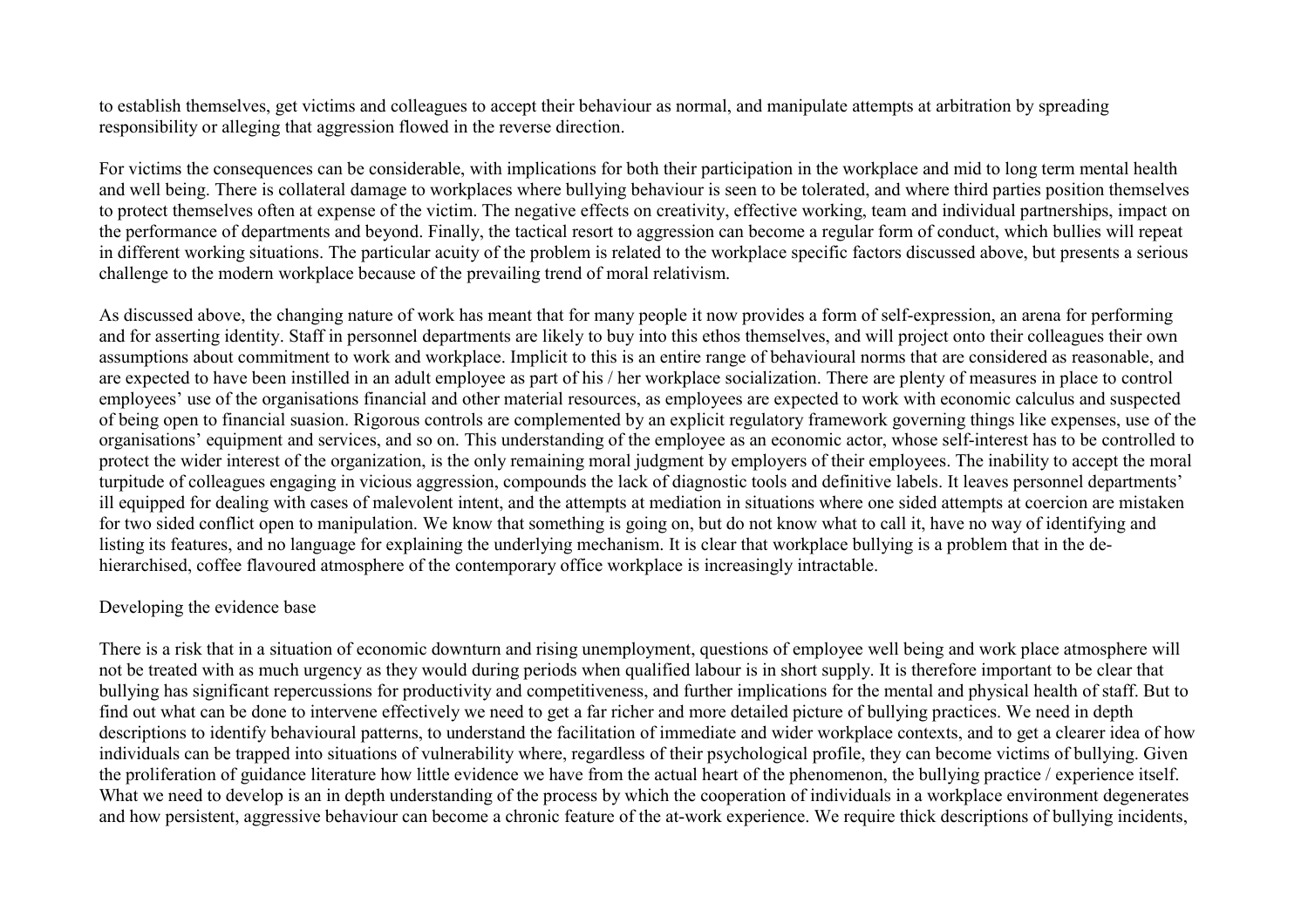based on repeat, in depth interviews with participants. Critical to such research is to move from the idea of 'incident' to the web of relationships involved, in a de-centred way where no single player is privileged. The research will then look at the power relations, the formal working relationship, functions within the organization, and then trace the events at hand of first person accounts, e-mail exchanges, memoranda and any other documentation.

The objective is to arrive at an assessment framework similar to that found in the domestic violence field, to assist human resource departments. The advantages of a systematic screening tool is to enable personnel professionals to take a constructive position early on in a workplace conflict, to distinguish bullying patterns from genuine cases of interpersonal conflict, and to provide them with the confidence to take action. Domestic violence does offer grounds for action that are often free from the ambiguity of same sex, workplace relationships, where hostility is conveyed in verbal not physical violence. But it has also built up a clear framework of emotional violence, of hostile intent, the all pervading drive by the bully to inflict harm on the victim, and with it a sense of moral responsibility that allows for action to be taken to protect victims of aggression. It has also generated data on bullies to suggest that these are behaviour patterns that are replicated across people's lives, and form part of a way in which people engage with the world. Screening tools and assessment frameworks should also seek to include items regarding the personality traits of the bully. These tools will provide practical aides allowing personnel to initiate action, but even more significant, is that they will help move mediators towards a more absolutist positions where certain forms of behaviour are simply not tolerated.

Andrea Adams Trust Fund, (1997). "Definition of workplace bullying", available at http://www.andreaadamstrust.org/factsheet.pdf. (accessed 1 September 2006)

Adams, A., & Crawford, N., (1992) Bullying at Work: How to Confront and Overcome It. London: Virago

Amicus-MSF Trade Union, (1994). "Amicus-MSF Trade Union, Definition of workplace bullying ", available at http://www.bullyonline.org/workbully/defns.htm (accessed 1 September 2006) Anderson, L.M., & Pearson, C.M. (1999). 'Tit for tat? The spiraling effect of incivility in the workplace", Academy of Management Review 24: 452-471

Aquino, K., Grover, S., & Bradfield, M., (1999), "The Effects of Negative Affectivity, Hierarchical Status and Self Determination on Workplace Victimization," Academy of Management Journal 1999, Vol. 42, No. 3, 260-272.

Batt, R., Colvin, A.J. & Keefe, S., (2002). "Employee voice, human resource practices, and quit rates: Evidence from the telecommunications industry' Industrial and Labor Relations Review, vol. 55, pp. 573-594

Beswick, J., Gore, J., & Palferman, D., (2006). Bullying at work: a review of the literature Derbyshire Health and Safety Laboratories WPS/06/04

Bjoorkqvist, K., Osterman, K., & Hjelt-Baeck, M., (1994), "Aggression among university employees', Aggressive Behavior, 20, 173-184.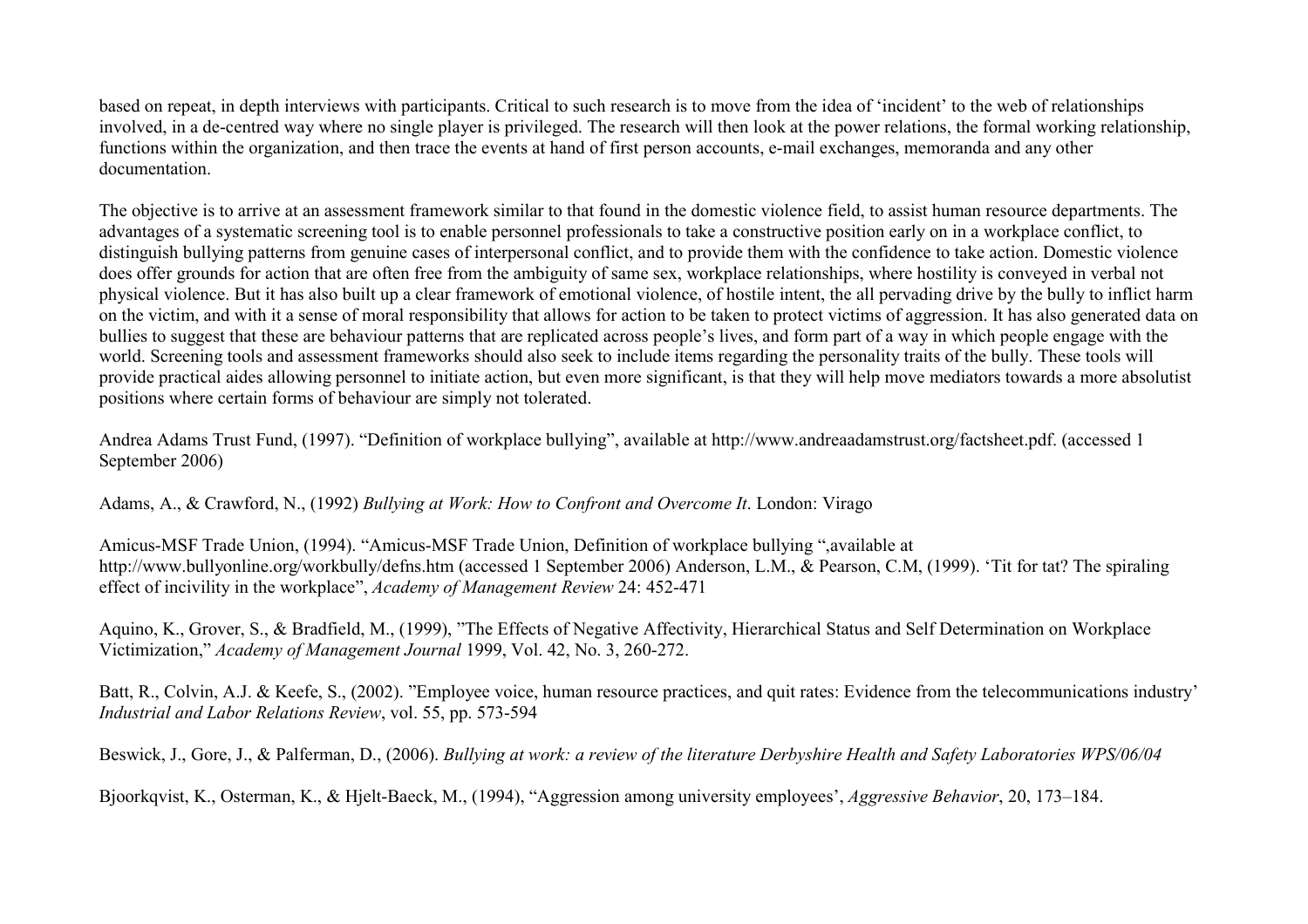Bosch, G. (1999), "Working time: tendencies and emerging issues", *International Labour Review*, 138: 131-150

Blumrosen, A. W., (1987), "The Legacy of Griggs: Social Progress and Subjective Judgments", Chicago-Kent Law Review 63.1, 1-42

Bunting, M. (2004), Willing Slaves: How the Overwork Culture is Ruining our Lives. Harper Collins. London

Burstein, P., & Monaghen, K., (1986), "Equal Employment Opportunity and the Mobilization of the Law", Law and Society Review, vol 20 (3) 355-388

Checchi, D. & Visser, J. (2005), "Pattern Persistence in European Trade Union Density: A Longitudinal Analysis 1950–1996", European Sociological *Review* 21(1):  $1-21$ .

Chinying Lang, J., & Lee, Chay Hoon (2010), "Workplace humor and organizational creativity", The International Journal of Human Resource *Management Volume* 21, Issue 1 January 2010, pages  $46 - 60$ 

Cowie, H., Naylora, P., Rivers, I., Smith, P.K., & Pereira, B., (2002) Measuring workplace bullying ", Aggression and Violent Behavior 7, 33–51

Crawford, N., (1999). 'Conundrums and confusion in organisations: the etymology of the word 'bully". International Journal of Manpower 20,1/2 86, pp. 86-93

De Botton, A., (2004). Status Anxiety. London: Hamish Hamilton

Dignity at Work Bill 2001, available at http://www.parliament.the-stationeryoffice.co.uk/pa/ld200102/ldbills/031/2002031.pdf (Accessed 1 September 2006)

Dobash & Dobash, Cavanagh, K. & Lewis, R. (1998), "Separate and intersecting realities: A comparison of men's and women's accounts of violence against women", Violence Against Women 4:382-414.

Dutton, D., (2006), *Rethinking domestic violence*, UBC Press

Dutton, D. (1998), The abusive personality: Violence and control in intimate relationships, The Guilford press.

Dutton, M. A. & Goodman, L.A. (2005). "Coercion in intimate partner violence: towards a new conceptualization", Sex Roles 52(11/12): 743-756.

Edelson, J. and R. M. Tolman (1992), Intervention for Men Who Batter: An Ecological Approach, Newbury Park, CA: Sage Publications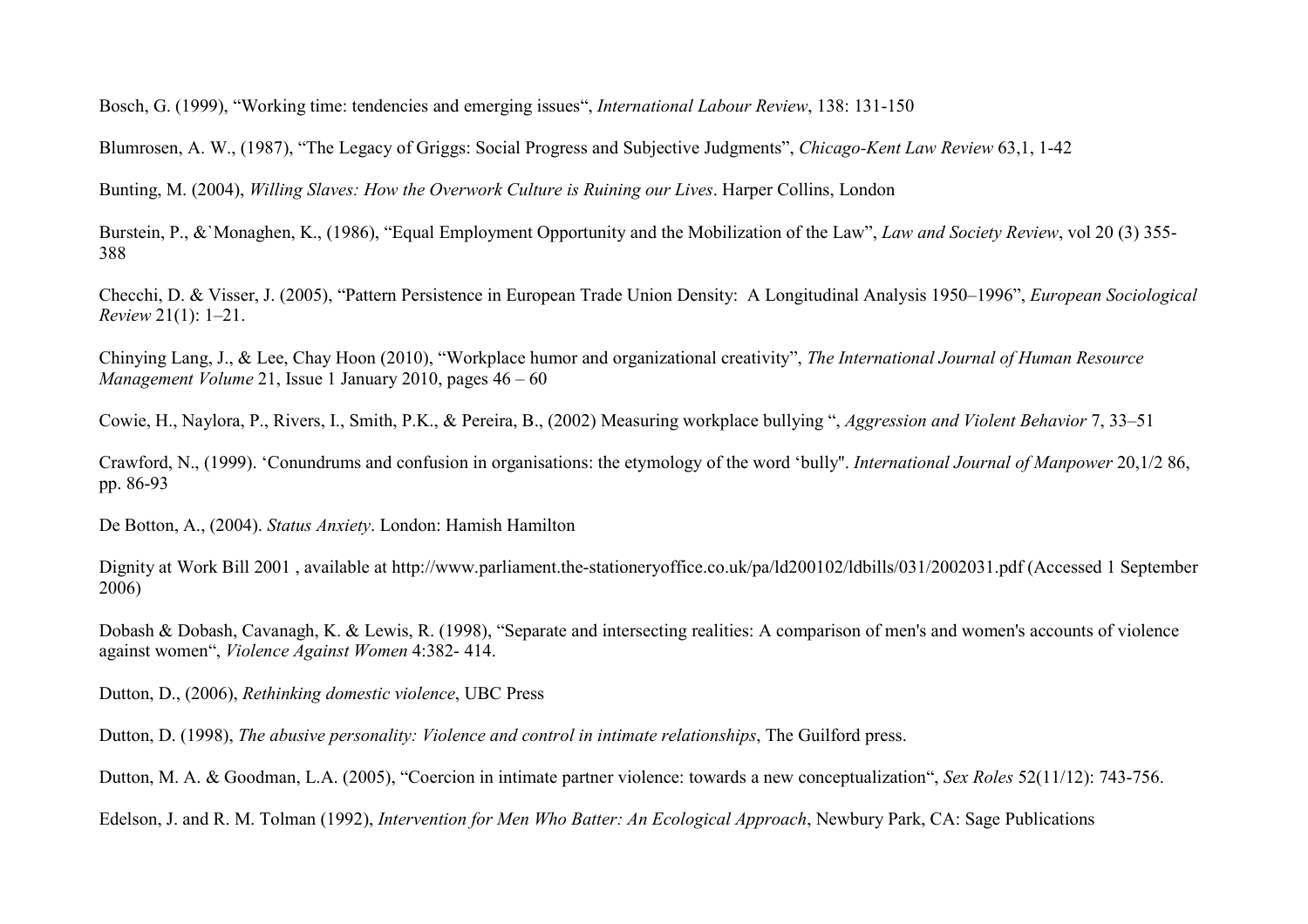Einarsen, S. (1999), "The Nature and Causes of Bullying at Work", *International Journal of Manpower*, vol. 10, 16-27.

Einarsen, S., & Raknes, B. (1997), "Harassment in the workplace and the victimisation of men", *Violence and Victims*, vol.12, 247–263.

Einarsen, S., Raknes, B., & Matthiesen, S. B. (1994) "Bullying and harassment at work and their relationships to work environment quality: an exploratory study European Journal of Work and Organizational Psychology,  $4.381 - 401$ .

Elev. F and K. Nield. (2000). "Farewell to the working class?" International Labor and Working-Class History, 57, 2000, Pages 1-30

Elias, N., (1982). State Formation and Civilization. Oxford: Blackwell.

Ferris, P., (2004), "A preliminary typology of organisational response to allegations of workplace bullying: see no evil, hear no evil, speak no evil", British Journal of Guidance & Counselling, Vol.32, Issue  $3$ , pages  $389 - 395$ 

Freeman, R., (2002), "The Labour Market in the New Information Economy", Oxford Review of Economic Policy, vol 18, issue 3, 288-305

Giga, S. I., Hoel, H., & Lewis, D., (2008). Workplace Bullying. Dignity at Work Partnership

Fonagy, P. (2004), "Early life trauma and the psychogenesis and prevention of violence", Annals of the New York Academy of Sciences 1036: 1-20.

Green, T., (2003), "Discrimination in Workplace Dynamics: Toward a Structural Account of Disparate Treatment Theory" Harvard Civil Rights-Civil Liberties Law Review, Vol. 38

Greenberg, L & K.S. Scott (1996), "Why do workers bite the hand that feeds them? Employee theft as a social exchange process, in B.M. Shaw and L.L. Cummings (eds.) Research in Organisational Behaviour, pp: 111-156. Greenwich, CT: JAI Press

Harvey, M., Treadway, D., Thomson Heames, J., & Allison D., (2009), "Bullying in the 21st century Global Organization: An Ethical Perspective," Journal of Business Ethics, 85:27-40

Hearn, J. (1998). The violences of men. London, Sage.

Hoel, H., Sparks, K & Cooper, C. L. (2001), "The cost of violence/stress at work and the benefits of a violence/stress-free environment, Geneva: International Labour Organization. Available at: http://www.ilo.org/public/english/protection/safework/whpwb/econo/costs.pdf (accessed 29) September 2010)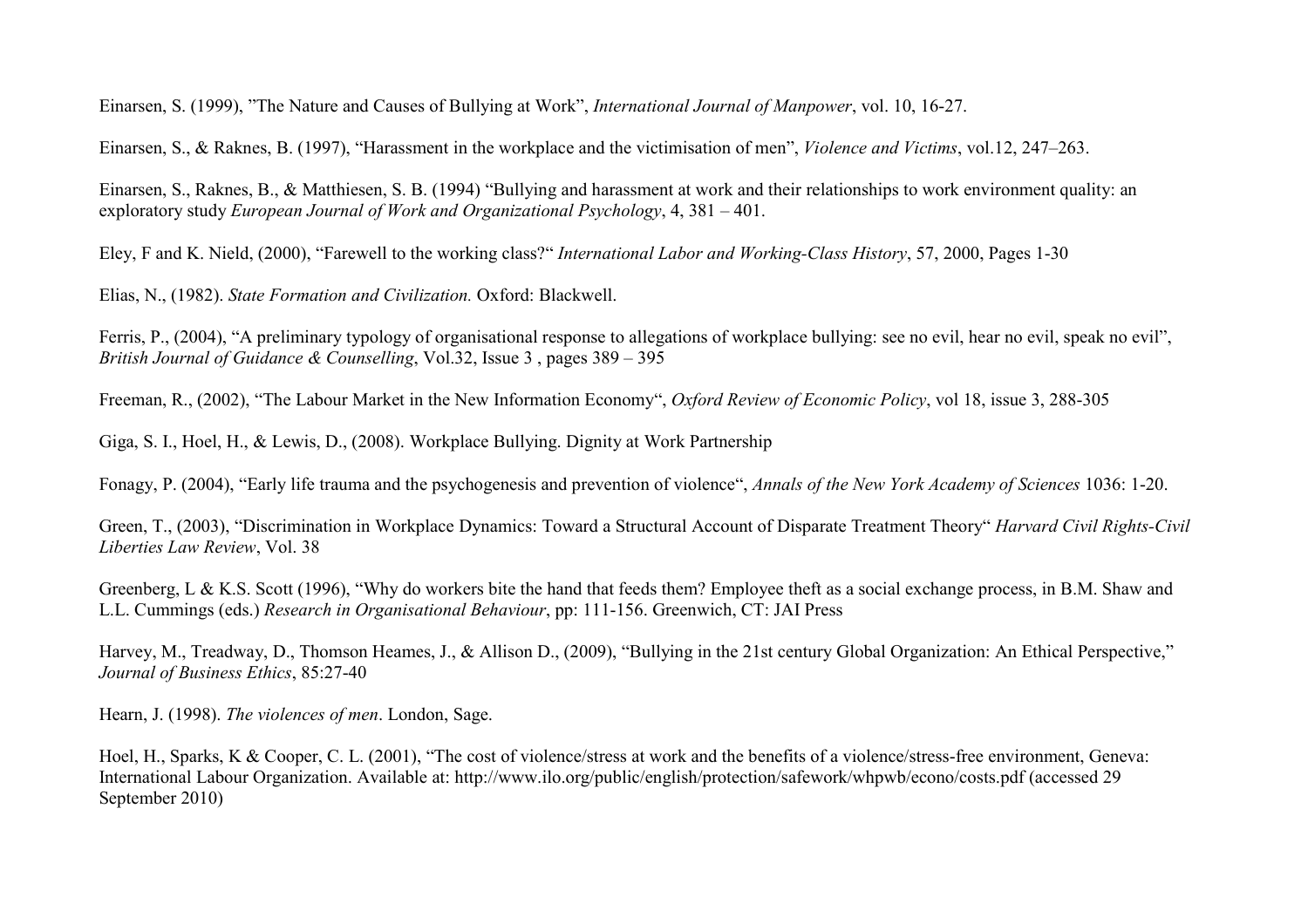James, K., Seddon, B., & Brown, J. (2002). 'Using it' or 'losing it': men's constructions of their violence towards female partners. (online) (Research Paper). Australian Domestic and Family Violence Clearing House, University of New South Wales: 1-20. Available at: http://www.austdvclearinghouse.unsw.edu.au/PDF%20files/James et al research paper final.pdf (accessed on 28 Sept 2010)

Jones, J., (1987), "The Genesis and Present Status of Affirmative Action in Employment: Economic, Legal, and Political Realities," Journal of Library *Administration*, 1540-3564, Volume 7, Issue 4, 35 – 51

Laing, L. (2004). Risk assessment in domestic violence. (Online) Sydney, Australian domestic and family violence clearinghouse. Available at: http://www.austdvclearinghouse.unsw.edu.au/PDF%20files/risk assessment.pdf (accessed 12 April 2007)

Legal and General, (2007) Health Uncovered. London: Legal and General.

Lewis, D. (1999), "Workplace bullying — interim findings of a study in further and higher education in Wales," International Journal of Manpower,  $20, 106 - 118.$ 

Leymann, H. (1993a). `Aetiologie und Haufigkeit von Mobbing am Arbeitsplatz - eine Übersicht über die bisherige Forschung", (Aetiology and frequency of mobbing at work - a review of existing research"), Zeitschrift fur r Personalforschung, Vol. 7, pp. 271-83.

Leymann, H. (1996), "The content and development of mobbing at work", *European Journal of Work and Organisational Psychology*, Vol. 5, pp.  $165 - 84$ 

Martin, S. (2010). "Domestic violence: a pattern of enforced relating", Unpublished doctoral thesis, University of Kent.

Morand, D. (1998). "Getting serious about going casual on the job", Business Horizons, 41: 51-56

Move Europe, (2009a). A guide to the business case for mental health, Move Europe: Essen, Germany.

Move Europe, (2009b). A guide for employees to promote mental health in the workplace, Move Europe: Essen, Germany.

Namie, G. and Namie, R. (2000), The Bully at Work: What You Can Do to Stop the Hurt and Reclaim Your Dignity on the Job. Naperville, IL: Sourcebooks.

Pearson, C.M., Andersson, L.M. & Porath, C.L. (2000), "Assessing and attacking workplace incivility", Organizational Dynamics, 2000, 29(2), 123– 37.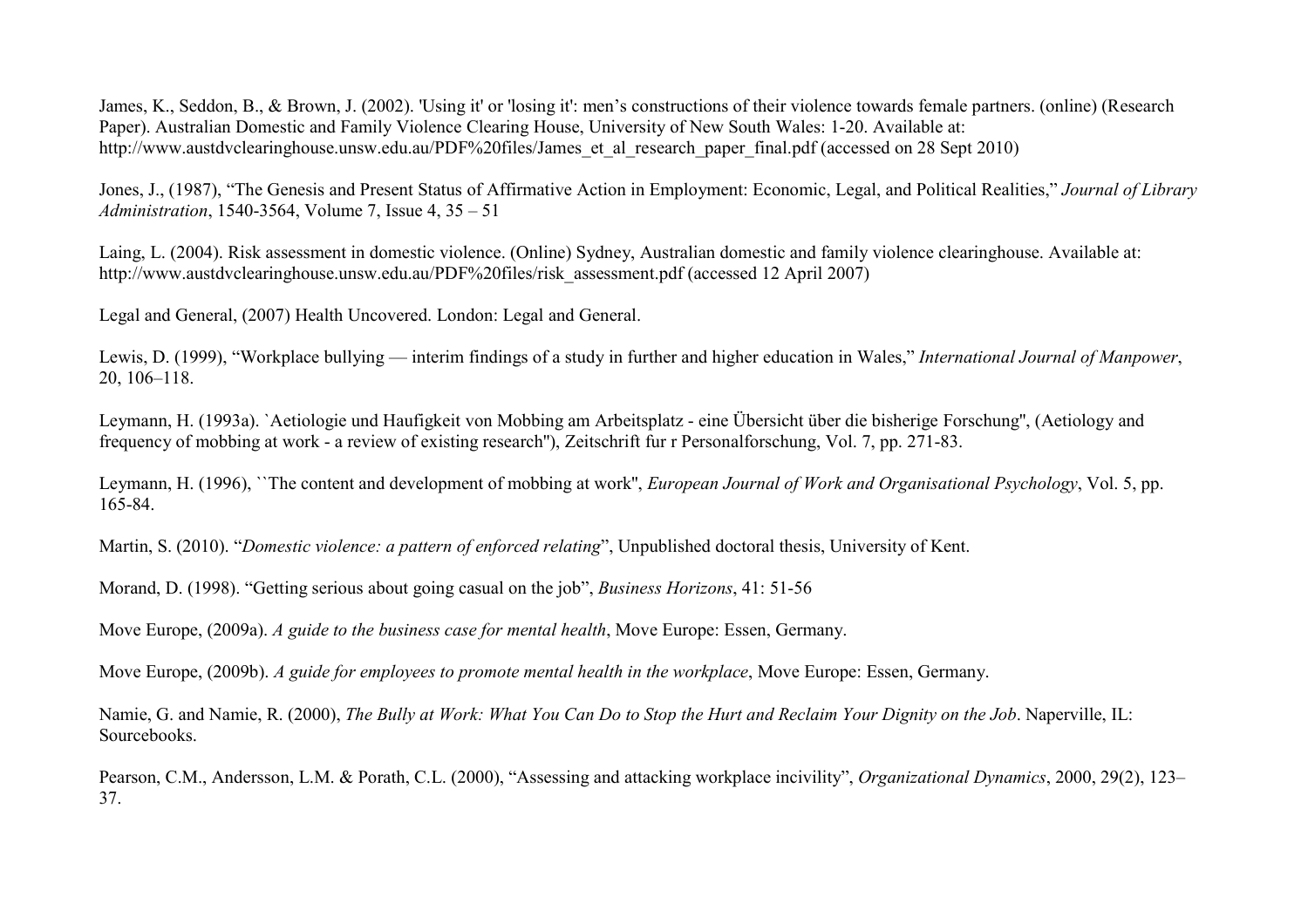Randall, P., (1997). Adult Bullying: Perpetrators and Victims. London: Routledge

Randall, P., (2001). Bullying in Adulthood: Assessing the Bullies and Their Victims, London: Brunner-Routledge

Randall Kropp, P., Hart, S., Webster, C., & Eaves, D. (1999). Spousal Assault Risk Assessment Guide, New York, MHS.

Rayner, C., & Cooper, C., (1997), "Workplace bullying: myth or reality - can we afford to ignore it?, Leadership & Organization Development *Journal*, 18, 4 pp: 211 - 214

Rayner, C., Sheehan, M., & Barker, M., (1999), "Theoretical approaches to the study of bullying at work", International Journal of Manpower 20, 1/2 pp.  $11 - 16$ 

Respect (2010) Briefing paper on evidence of programme effects (Online) Available at: http://www.respect.uk.net/data/files/resources/respect briefing paper on the evidence of effects of perpetrator programmes on women revised 18th march 10.pdf (accessed 29th September 2010)

Rayner, C, Hoel, H., &Cooper, C., (2002), *Workplace Bullying; what we know, who is to blame and what can we do*? London. Taylor Francis

Salin, D. (2003), "Ways of explaining workplace bullying: a review of enabling, motivating and precipitating structures and processes in the workplace environment", *Human Relations*, 56 (10), 1213-1232.

Saunders, P., Huynh, A., & Goodman-Delahunty, J., (2007) "Defining workplace bullying behaviour professional lay definitions of workplace bullying - International Journal of Law and Psychiatry. Volume 30, Issues 4-5, July-October 2007, Pages 340-354

Sheehan, M., (1999), "Workplace bullying: responding with some emotional intelligence", *International Journal of Manpower* 20, pp. 57 - 69

Sonkin, D. J., & Dutton, D. (2003), "Treating assaultive men from an attachment perspective", Journal of Aggression, Maltreatment and Trauma  $7(1/2)$ : 105-133.

Stark, E., & Flitcraft, A. (1996). Women at risk, Sage publications

Stark, E. (2007). Coercive control: the entrapment of women in personal life, Oxford University Press

TUC, (2007), *Labour Force Survey*, London: Trade Union Congress.